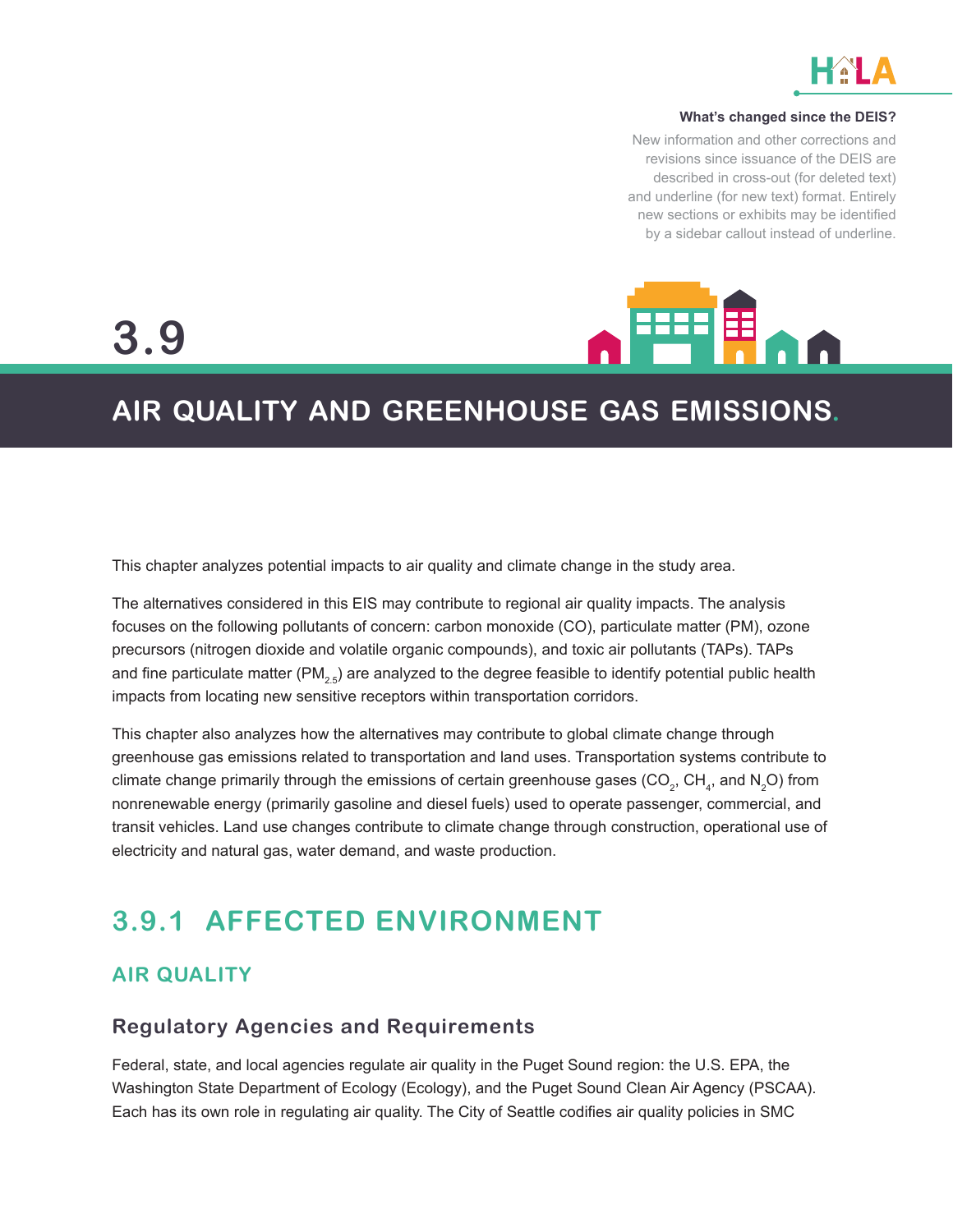

25.05.675.A that provide limited regulatory authority over actions that could degrade air quality.

#### **U.S. Environmental Protection Agency**

The 1970 Clean Air Act (last amended in 1990) requires that regional planning and air pollution control agencies prepare a regional air quality plan to outline how stationary and mobile sources of pollutants will be controlled to achieve all standards by the deadlines specified in the Act. Intended to protect the public health and welfare, these ambient air quality standards are specify the concentration of pollutants (with an adequate margin of safety) to which the public can be exposed without adverse health effects. The standards are designed to protect the people most susceptible to respiratory distress, including asthmatics, the very young, the elderly, people weak from other illness or disease, and people engaged in strenuous work or exercise.

As required by the 1970 Clean Air Act, EPA initially identified six criteria air pollutants found in urban environments for which state and federal health-based ambient air quality standards have been established. EPA calls these criteria air pollutants because it has regulated them by developing specific public health- and welfare-based criteria as the basis for setting permissible levels. EPA originally identified ozone, CO, PM, nitrogen dioxide (NO $_{\textrm{\tiny{2}}}$ ), sulfur dioxide (SO $_{\textrm{\tiny{2}}}$ ), and lead as the six criteria air pollutants. Since then, EPA has identified and set permissible levels for subsets of PM. These include  $PM_{10}$  (matter less than or equal to 10 microns in diameter) and PM<sub>2.5</sub> (matter less than or equal to 2.5 microns in diameter).

The Clean Air Act established National Ambient Air Quality Standards (NAAQS), with primary and secondary standards, to protect the public health and welfare from air pollution. Areas of the U.S. that do not meet the NAAQS for any pollutant are designated by EPA as nonattainment areas. Areas once designated nonattainment but now achieving the NAAQS are termed maintenance areas. Areas with air pollution levels below the NAAQS are termed attainment areas. In nonattainment areas, states must develop plans to reduce emissions and bring the area back into attainment of the NAAQS.

[Exhibit 3.9–1](#page-2-0) displays the primary and secondary NAAQS for the six criteria pollutants. Ecology and PSCAA have authority to adopt more stringent standards, though many state and local standards are equivalent to the federal mandate.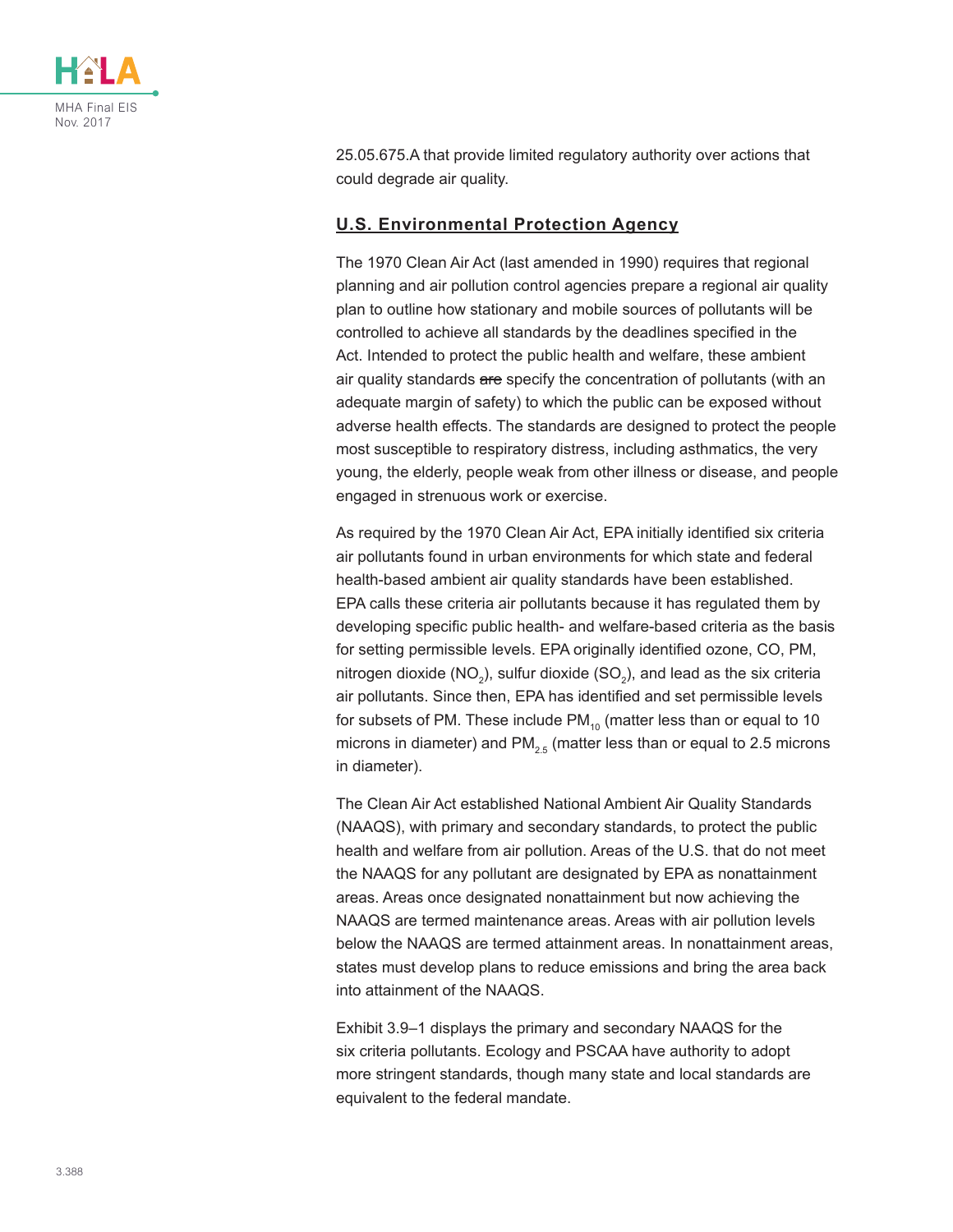

|                                             | <b>FEDERAL NAAQS<sup>1</sup></b> |                            |                            |                            |
|---------------------------------------------|----------------------------------|----------------------------|----------------------------|----------------------------|
| <b>Pollutant</b>                            | <b>Averaging</b>                 | <b>Primary</b>             | <b>Secondary</b>           | Washington                 |
|                                             | <b>Time</b>                      | <b>Standard</b>            | <b>Standard</b>            | <b>State Standard</b>      |
| Ozone                                       | 1 hour                           | NAS <sup>2</sup>           | <b>NAS</b>                 | $0.12$ ppm                 |
|                                             | 8 hour                           | $0.070$ ppm                | $0.070$ ppm                | <b>NAS</b>                 |
| <b>Carbon Monoxide (CO)</b>                 | 1 hour                           | 35 ppm                     | <b>NAS</b>                 | 35 ppm                     |
|                                             | 8 hour                           | 9 ppm                      | <b>NAS</b>                 | 9 ppm                      |
| Nitrogen Dioxide (NO2)                      | 1 hour                           | 0.100 ppm                  | <b>NAS</b>                 | 0.100 ppm                  |
|                                             | Annual                           | 0.053 ppm                  | 0.053 ppm                  | $0.05$ ppm                 |
| Sulfur Dioxide (SO <sub>2</sub> )           | 1 hour                           | $0.075$ ppm                | $0.5$ ppm $(3-hour)$       | $0.40$ ppm                 |
|                                             | 24 hour                          | $0.14$ ppm                 | <b>NAS</b>                 | $0.10$ ppm                 |
|                                             | Annual                           | $0.03$ ppm                 | <b>NAS</b>                 | $0.02$ ppm                 |
| Particulate Matter (PM <sub>10</sub> )      | 24 hour                          | 150 $\mu$ g/m <sup>3</sup> | 150 $\mu$ g/m <sup>3</sup> | 150 $\mu$ g/m <sup>3</sup> |
|                                             | Annual                           | <b>NAS</b>                 | <b>NAS</b>                 | 50 $\mu$ g/m <sup>3</sup>  |
| Fine Particulate Matter (PM <sub>25</sub> ) | 24 hour                          | $35 \mu g/m^3$             | $35 \mu g/m^3$             | <b>NAS</b>                 |
|                                             | Annual                           | 12 $\mu$ g/m <sup>3</sup>  | $15 \mu g/m3$              | <b>NAS</b>                 |
| Lead                                        | Rolling 3-month<br>average       | $0.15 \mu g/m^3$           | $0.15 \mu g/m^3$           | <b>NAS</b>                 |

#### <span id="page-2-0"></span>**Exhibit 3.9–1** Federal and State Ambient Air Quality Standards

*NAAQS = National Ambient Air Quality Standards*

*NAS = no applicable standard*

*ppm = parts per million*

*μg/m<sup>3</sup> = micrograms per cubic meter*

*1 NAAQS, other than ozone and particulates, and those based on annual averages or annual arithmetic means, are not to be exceeded more than once a year. The eight-hour ozone standard is attained when the three-year average of the fourth highest daily concentration is 0.08*  ppm or less. The 24-hour PM<sub>10</sub> standard is attained when the three-year average of the 99th percentile of monitored concentrations is less *than the standard. The 24 hour PM2.5 standard is attained when the three-year average of the 98th percentile is less than the standard. 2 EPA revoked the national one-hour ozone standard on June 15, 2005. The 8-hour ozone standard was approved in April 2005 and became effective in May 2006.*

*Source: ESA, 2017.*

An area remains a nonattainment area for that particular pollutant until concentrations comply with the NAAQS. Only after measured concentrations have fallen below the NAAQS can the state apply for redesignation to attainment, and it must then submit a 10-year plan for continuing to meet and maintain air quality standards that follow the Clean Air Act. During this 10-year period, the area is designated a maintenance area. The Puget Sound region is currently classified as a maintenance area for CO. With regard to ozone, however, EPA revoked its one-hour ozone standard, and the area currently meets the onehour standard; therefore, the maintenance designation for ozone no longer applies in the Puget Sound region. EPA designated the Seattle Duwamish area as a maintenance area for  $PM_{10}$  in 2000 and in 2002.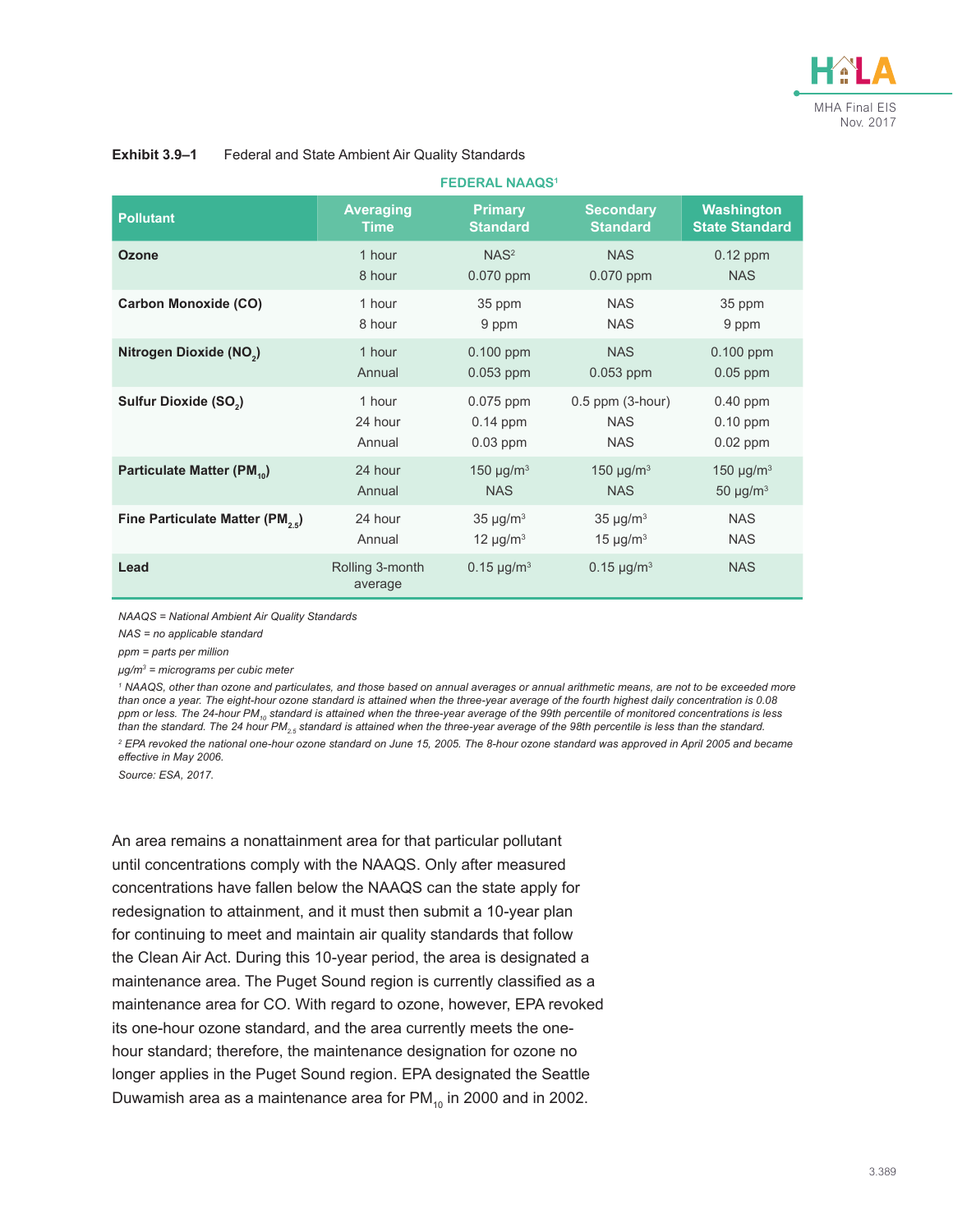

#### **Washington State Department of Ecology**

Ecology maintains an air quality program to safeguard public health and the environment by preventing and reducing air pollution. Washington's main sources of air pollution are motor vehicles, outdoor burning, and wood smoke. Ecology strives to improve air quality throughout the state by overseeing the development of and conformity with the State Implementation Plan (SIP), the state's plan for meeting and maintaining the NAAQS. Ecology has maintained its own air quality standard for one-hour ozone concentrations and established its own more stringent air quality standards for one-hour ozone, one-hour and 24-hour SO $_{\textrm{\tiny{2}}}$ , and annual NO $_{\rm 2}$ , SO $_{\rm 2}$  and PM $_{\rm 10}$  concentrations, as shown in [Exhibit 3.9–1.](#page-2-0)

#### **Puget Sound Clean Air Agency**

The PSCAA has local authority for setting regulations and permitting of stationary air pollutant sources and construction emissions. PSCAA also maintains and operates a network of ambient air quality monitoring stations throughout its jurisdiction.

### **Existing Climate and Air Quality**

The City of Seattle is in the Puget Sound lowland. Buffered by the Olympic and Cascade mountain ranges and Puget Sound, the Puget Sound lowland has a relatively mild, marine climate with cool summers and mild, wet, and cloudy winters.

The prevailing wind direction in the summer is from the north or northwest. The average wind velocity is less than 10 miles per hour. Persistent high-pressure cells often dominate summer weather and create stagnant air conditions. This weather pattern sometimes contributes to the formation of photochemical smog. During the wet winter season, the prevailing wind direction is south or southwest.

There is sufficient wind most of the year to disperse air pollutants released into the atmosphere. Air pollution is usually most noticeable in the late fall and winter, under conditions of clear skies, light wind, and a sharp temperature inversion. Temperature inversions occur when cold air is trapped under warm air, thereby preventing vertical mixing in the atmosphere. These can last several days. If poor dispersion persists for more than 24 hours, the PSCAA can declare an "air pollution episode" or local "impaired air quality."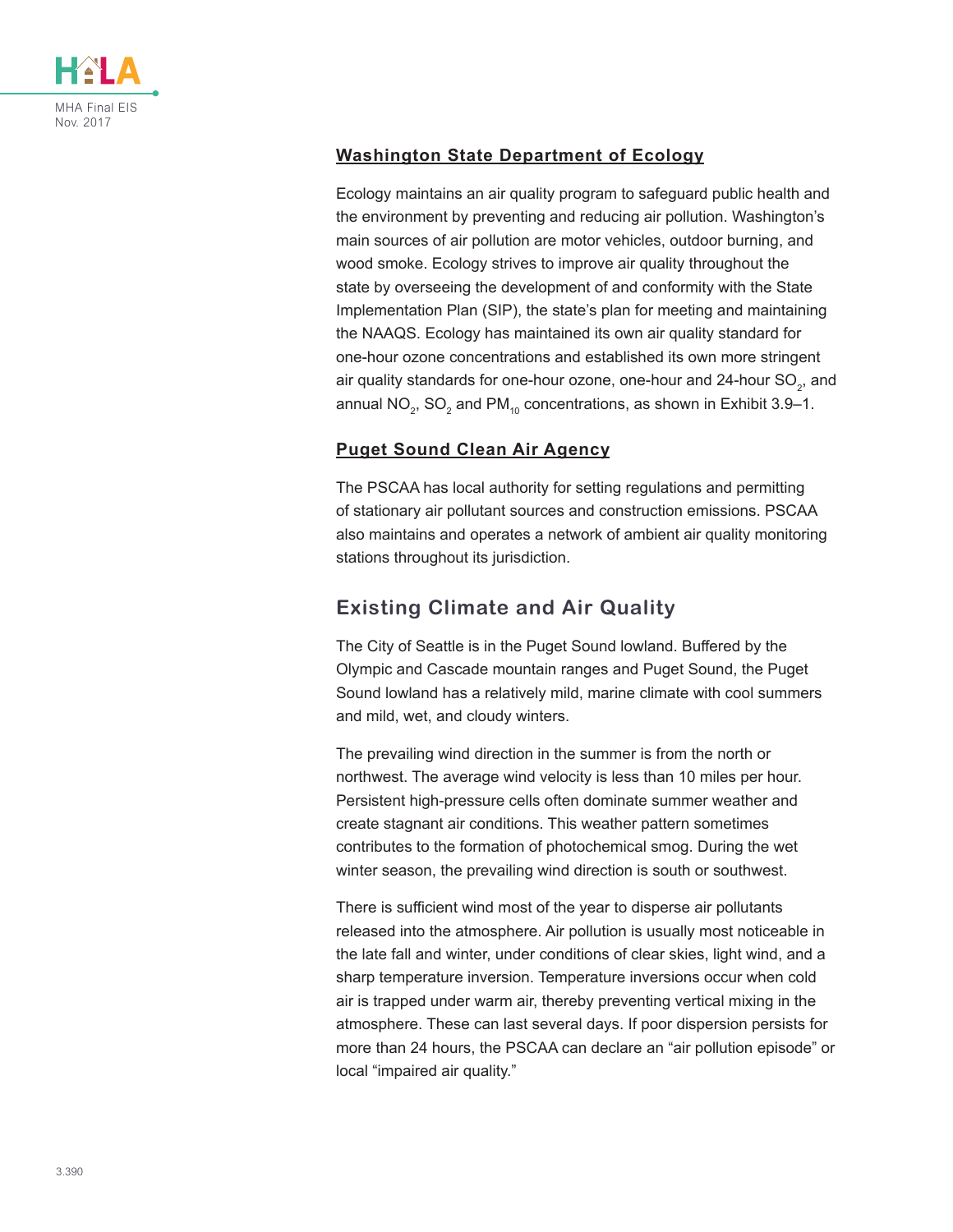

# **Pollutants of Concern and Trends**

Pollutants generated by both natural and manmade sources affect air quality. In general, the largest manmade contributors to air emissions are transportation vehicles and power-generating equipment, both of which typically burn fossil fuels. The main criteria pollutants of interest for land use development are CO, PM, ozone, and ozone precursors (volatile organic compounds (VOCs) and oxides of nitrogen (NO $_{\mathrm{\chi}}$ )). Both federal and state standards regulate these pollutants, along with two other criteria pollutants, SO $_{\textrm{\tiny{2}}}$  and lead. The Puget Sound region is in attainment for ozone, NO $_{\textrm{\tiny{2}}}$ , lead, and SO $_{\textrm{\tiny{2}}}$ .

The major sources of lead emissions have historically been mobile and industrial sources. Due to the phase-out of leaded gasoline, metal processing is currently the primary source of lead emissions, and no lead emissions are associated with development under the alternatives in this EIS. SO $_{\rm 2}$  is produced by the combustion of sulfur-containing fuels, such as oil, coal, and diesel. Historically, Washington has measured very low levels of SO $_{\textrm{\tiny{2}}}$ . Because the levels were so low, most monitoring was stopped. SO $_{\textrm{\tiny{2}}}$  emissions have dropped over the past 20 years because control measures were added for some sources, some larger SO $_{\textrm{\tiny{2}}}$  sources shut down, and the sulfur content of gasoline and diesel fuel was reduced nearly 90 percent. SO $_{\textrm{\tiny{2}}}$  emissions would not be appreciably generated by development under any alternative and, given the attainment status of the region, are not further considered in this analysis.

The largest contributors of pollution related to land development activity are construction equipment, motor vehicles, and off-road construction equipment. The main pollutants emitted from these sources are CO, PM, ozone precursors (VOC and NO $_{\sf x}$ ), GHGs and TAPs. Motor vehicles and diesel-powered construction equipment also emit pollutants that contribute to the formation of ground-level ozone. This section discusses the main pollutants of concern and their impact on public health and the environment.

### **Carbon Monoxide**

CO is an odorless, colorless gas usually formed as the result of the incomplete combustion of fuels. The largest sources of CO are motor vehicle engines and traffic, and industrial activity and woodstoves. Exposure to high concentrations of CO reduces the oxygen-carrying capacity of the blood and can cause headaches, nausea, dizziness, and fatigue; impair central nervous system function; and induce angina (chest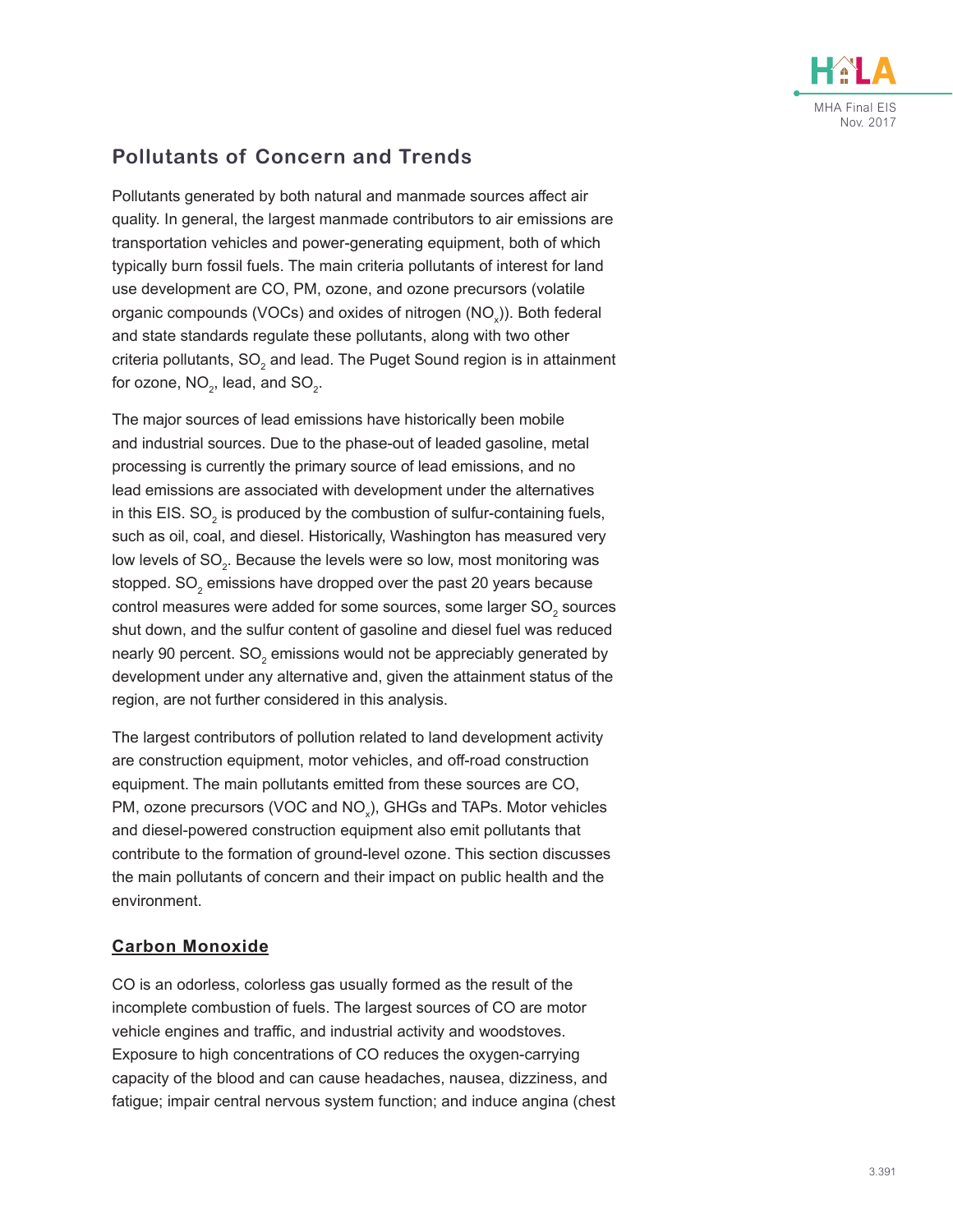

pain) in persons with serious heart disease. Very high levels of CO can be fatal. Puget Sound region is designated as a maintenance area for CO (Ecology 2017).

#### **Particulate Matter**

PM is a class of air pollutants that consists of heterogeneous solid and liquid airborne particles from manmade and natural sources. PM is measured in two size ranges:  $PM_{10}$  and  $PM_{2.5}$ . Fine particles are emitted directly from a variety of sources, including wood burning (both outside and indoor wood stoves and fireplaces), vehicles, and industry. They also form when gases from some of these same sources react in the atmosphere.

Exposure to particle pollution is linked to various significant health problems, such as increased hospital admissions and emergency department visits for cardiovascular and respiratory problems, non-fatal heart attacks, and premature death. People most at risk from fine and coarse particle pollution exposure include people with heart or lung disease (including asthma), older adults, and children. Pregnant women, newborns, and people with certain health conditions, such as obesity or diabetes, may also be more susceptible to PM-related effects.

The federal annual  $PM_{2.5}$  standard has not been exceeded in the Puget Sound area since EPA established its NAAQS in 2007. The federal daily  $PM_{2.5}$  standard has not been exceeded in the Puget Sound area since the initiation of monitoring for this pollutant in 2001 (PSCAA 2015). In 2012, EPA strengthened the annual standard from 15 micrograms per cubic meter to 12 micrograms per cubic meter. The Puget Sound area is in attainment with the revised  $PM_{2.5}$  standard. Notwithstanding the continued attainment of federal PM $_{10}$  standards, portions of the Puget Sound region continue to be designated as maintenance areas for  $PM_{10}$ .

#### **Ozone**

Ozone is a secondary air pollutant produced in the atmosphere through a complex series of photochemical reactions involving VOCs (which regulating agencies sometimes call reactive organic gases or ROGs) and  $\mathsf{NO}_\mathsf{x}.$  The main sources of VOC and  $\mathsf{NO}_\mathsf{x},$  often called ozone precursors, are combustion processes (including motor vehicle engines) and the evaporation of solvents, paints, and fuels. Ozone levels are usually highest in the afternoon because of the intense sunlight and the time required for ozone to form in the atmosphere. Ecology currently monitors ozone from May through September, the period of concern for elevated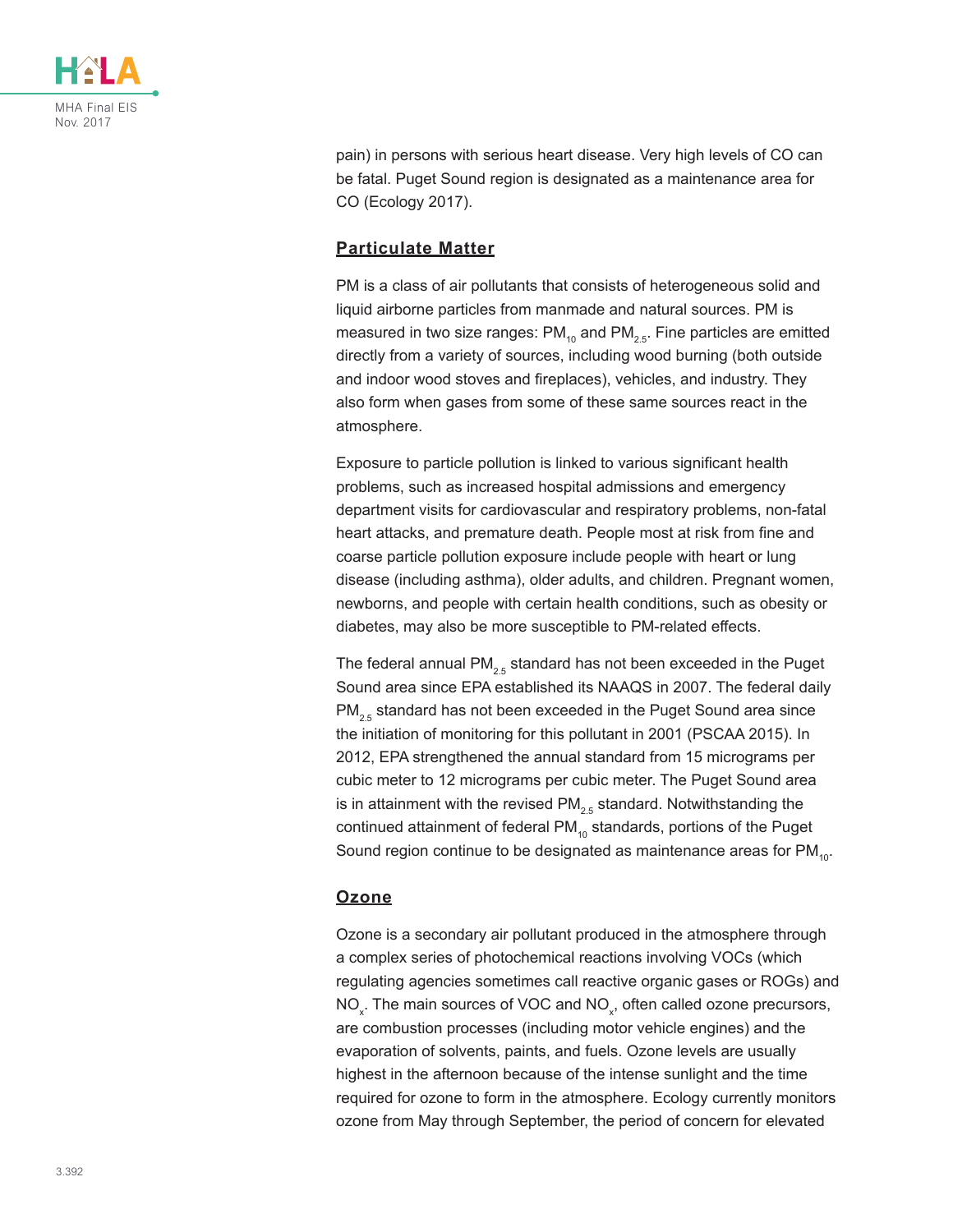ozone levels in the Pacific Northwest. No violations of the NAAQS for ozone have occurred at the Seattle monitoring station since monitoring commenced there in 1999.

Elevated concentrations of ground-level ozone can impair lung function, cause respiratory irritation, and aggravate asthma. Ozone has also been linked to immune system impairment. People with respiratory conditions should limit outdoor exertion during elevated ozone levels. Even healthy individuals may experience respiratory symptoms on a high-ozone day. Ground-level ozone can also damage forests and agricultural crops, interfering with their ability to grow and produce food. The Puget Sound region is designated as an attainment area for the federal ozone standard.

### **Toxic Air Pollutants**

Other pollutants known to cause cancer or other serious health effects are called air toxics. Ecology began monitoring air toxics at the Seattle Beacon Hill site in 2000. The Clean Air Act identifies 188 air toxics; EPA later identified 21 of these air toxics as mobile source air toxics (MSATs) and then extracted a subset of nine priority MSATs: benzene, ethylbenzene, formaldehyde, acetaldehyde, diesel particulate matter/ diesel exhaust organic gases, acrolein, naphthalene, polycyclic organic matter, and 1,3-butadiene. Exposure to these pollutants for long durations and sufficient concentrations increases the chances of cancer; damage to the immune system; and neurological, reproductive, developmental, respiratory, and other serious health problems.

Diesel particulate matter poses the greatest potential cancer risk (70 percent of the total risk from air toxics) in the Puget Sound area (PSCAA 2011). This pollution comes from diesel-fueled trucks, cars, buses, construction equipment, and rail, marine, and port activities. Particulate matter from wood smoke (a result of burning in woodstoves and fireplaces or outdoor fires) presents the second-highest potential cancer health risk. Wood smoke and auto exhaust also contain formaldehyde, chromium, benzene, 1,3-butadiene, and acrolein. Chromium is also emitted from industrial plating processes. EPA prioritizes reductions of these air toxics.

#### **Air Quality Information Sources, Monitoring, and Trends**

The PSCAA monitors criteria air pollutant concentrations at three two locations within Seattle city limits. The primary monitoring station in Seattle is in Beacon Hill. This station collects data for ozone, <del>CO, NO<sub>2</sub>,</del> PM<sub>2.5</sub>; and SO<sub>2</sub>. The other locations <del>are</del> i<u>s</u> 10th Ave S and S Weller St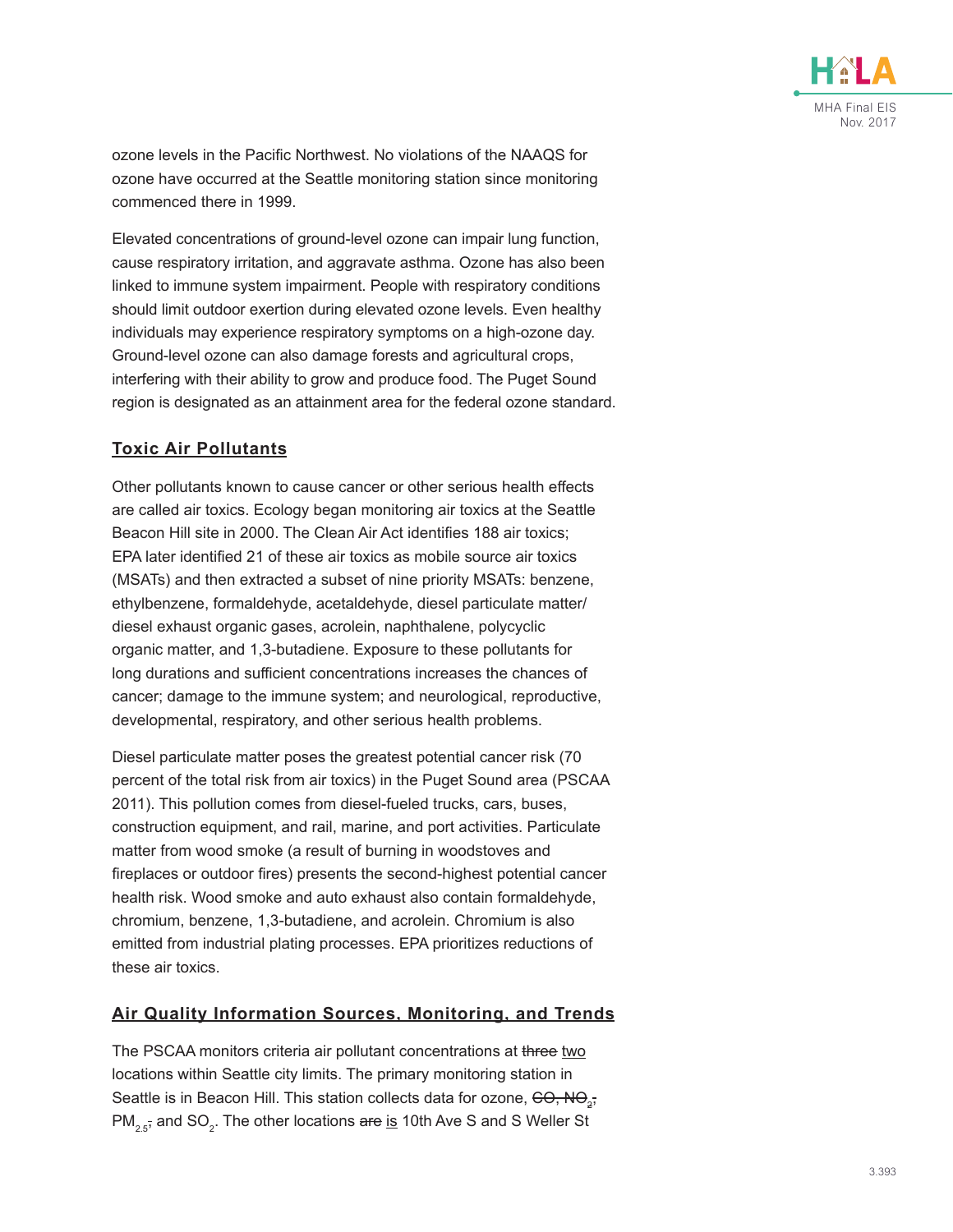

and Duwamish. The 10th and Weller station monitors concentrations of CO <u>and</u><del>,</del> NO<sub>2</sub><del>, and PM<sub>2.5</sub></del>. <u>The Duwamish station monitors concentrations </u> of  $PM_{2.51}$ 

[Exhibit 3.9–2](#page-8-0) displays the most recent three years of available monitoring data at these locations and shows that the air pollutant concentration trends for these pollutants remain below the NAAQS.

Emission projections and ongoing monitoring throughout the central Puget Sound region indicate that the ambient air pollution concentrations for CO and  $PM_{25}$  have decreased over the past decade. Measured ozone concentrations, in contrast, have remained relatively static. The decline of CO is primarily due to improvements to emission controls on motor vehicles and the retirement of older, higher-polluting vehicles. However, the Puget Sound Regional Council estimates that by 2040 the Puget Sound region population will grow by one million people, a 27 percent increase from 2013, to reach a population of 4.9 million people (PSRC 2015). The highest population increase is estimated to be in King County. These estimates indicate that CO,  $PM_{25}$ , and ozone emissions will increase, which could lead to future NAAQS violations.

Air toxic pollutant emissions are also of concern because of the projected growth in vehicle miles traveled. EPA has been able to reduce benzene, toluene, and other air toxics emissions from mobile sources through stringent standards on tailpipe emissions and by requiring the use of reformulated gasoline. The FHWA estimates that even if VMT increases by 45 percent from 2010 to 2050, a combined reduction of 91 percent in the total annual emissions for the priority MSAT is projected for the same time period (FHWA 2016).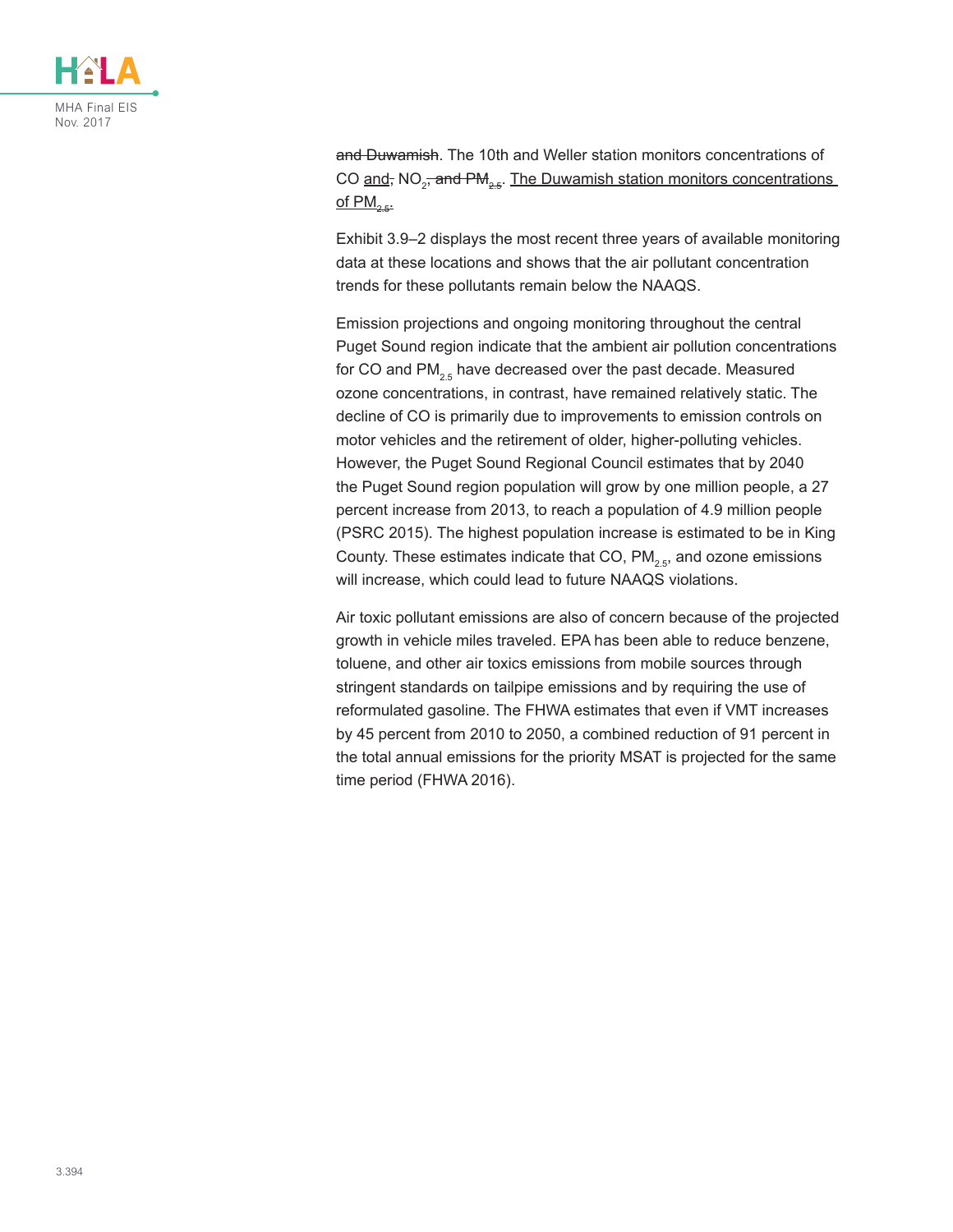

#### <span id="page-8-0"></span>**Exhibit 3.9–2** Ambient Air Quality Monitoring Data for Monitoring Stations in Seattle

|                                             |                                     | <b>MAXIMUM CONCENTRATIONS</b>   |                                                           |                                                             |                                                                                      |                                             |
|---------------------------------------------|-------------------------------------|---------------------------------|-----------------------------------------------------------|-------------------------------------------------------------|--------------------------------------------------------------------------------------|---------------------------------------------|
| <b>Pollutant</b>                            | <b>Station</b>                      | <b>Averaging</b><br><b>Time</b> | 2014                                                      | 2015                                                        | 2016                                                                                 | <b>NAAQS</b><br><b>Standard</b>             |
| <b>Ozone</b>                                | <b>Beacon Hill</b>                  | 1 hour<br>8 hour                | 0.04458 ppm<br>$0.048$ ppm                                | 0.04562 ppm<br>$0.050$ ppm                                  | $0.046\theta$ ppm<br>$0.050$ ppm                                                     | 0.070 ppm<br><b>NAS</b>                     |
| <b>Carbon Monoxide (CO)</b>                 | 10th & Weller                       | 1 hour<br>8 hour                | 2.7 <del>3.309</del> ppm<br>$2.0$ ppm                     | $2.246$ ppm<br>$1.8$ ppm                                    | N/A <del>1.999 ppm</del><br>$N/A4.6$ ppm                                             | 35 ppm<br>9 ppm                             |
|                                             | Beacon Hill                         | 4 hour<br>8 hour                | 1.078 ppm<br>$4.0$ ppm                                    | $4.1$ ppm<br>$0.9$ ppm                                      | 4.198 ppm<br>$0.9$ ppm                                                               | 35 ppm<br>$9$ ppm                           |
| Particulate Matter (PM <sub>40</sub> )      | Beacon Hill                         | 24 hour<br>Annual               | $24 \mu g/m^3$<br>$9.76 \text{ µg/m}^3$                   | $38 \mu g/m^3$<br>$40.94 \mu g/m^3$                         | $24 \mu g/m^3$<br>$9.24 \mu g/m3$                                                    | $450 \mu g/m^3$<br><b>NAS</b>               |
| Fine Particulate Matter (PM <sub>25</sub> ) | <b>Beacon Hill</b><br>40th & Weller | 24 hour<br>Annual               | $14.633.6$ µg/m <sup>3</sup><br>5.79.96 µg/m <sup>3</sup> | $20.826.5$ µg/m <sup>3</sup><br>$6.29.29$ µg/m <sup>3</sup> | 11.8 <del>20.6</del> $\mu$ g/m <sup>3</sup><br>$\frac{5.47.74}{1}$ µg/m <sup>3</sup> | $35 \mu g/m^3$<br>12 $\mu$ g/m <sup>3</sup> |
|                                             | Beacon Hill                         | 24 hour<br>Annual               | $27.1 \,\mu g/m^3$<br>$5.88 \,\mu g/m^3$                  | $33.1 \,\mu g/m^3$<br>$6.55 \text{ µg/m}^3$                 | $46.2 \text{ µg/m}^3$<br>$5.46 \text{ µg/m}^3$                                       | $35 \mu g/m^3$<br>$12 \mu g/m^3$            |
|                                             | <b>Duwamish</b>                     | 24 hour<br>Annual               | 44.0 µg/m <sup>3</sup><br>8.14 µg/m <sup>3</sup>          | $31.7 \mu g/m^3$<br>$9.77 \mu g/m^3$                        | $30.2 \text{ µq/m}^3$<br>$6.53 \text{ µg/m}^3$                                       | $35 \mu g/m^3$<br>$12 \mu g/m^3$            |
| Nitrogen Dioxide (NO2)                      | 10th & Weller                       | 1 hour<br>Annual                | 0.091 ppm<br>$N/A0.024$ ppm                               | 0.106 ppm<br>$N/A0.024$ ppm                                 | 0.071 ppm<br>0.036 ppm                                                               | $0.1$ ppm<br>$0.05$ ppm                     |
|                                             | Beacon Hill                         | 1 hour<br>Annual                | $0.060$ ppm<br>$0.012$ ppm                                | $0.055$ ppm<br>$0.011$ ppm                                  | $0.058$ ppm<br>$0.025$ ppm                                                           | $0.1$ ppm<br>$0.05$ ppm                     |
| Sulfur Dioxide (SO <sub>2</sub> )           | <b>Beacon Hill</b>                  | 1 hour<br>24 hour<br>Annual     | $N/A0.003$ ppm<br>$N/A0.001$ ppm<br>N/A0.001 ppm          | $0.009$ ppm<br>$N/A0.003$ ppm<br>N/A0.002 ppm               | N/A0.008 ppm<br>$N/A0.002$ ppm<br>N/A0.001 ppm                                       | 0.075 ppm<br>$0.14$ ppm<br>0.03 ppm         |

*NAAQS = National Ambient Air Quality Standards*

*NAS = no applicable standard*

*N/A = incomplete data/not available*

*ppm = parts per million*

*μg/m<sup>3</sup> = micrograms per cubic meter*

*Source: ESA, 2017.*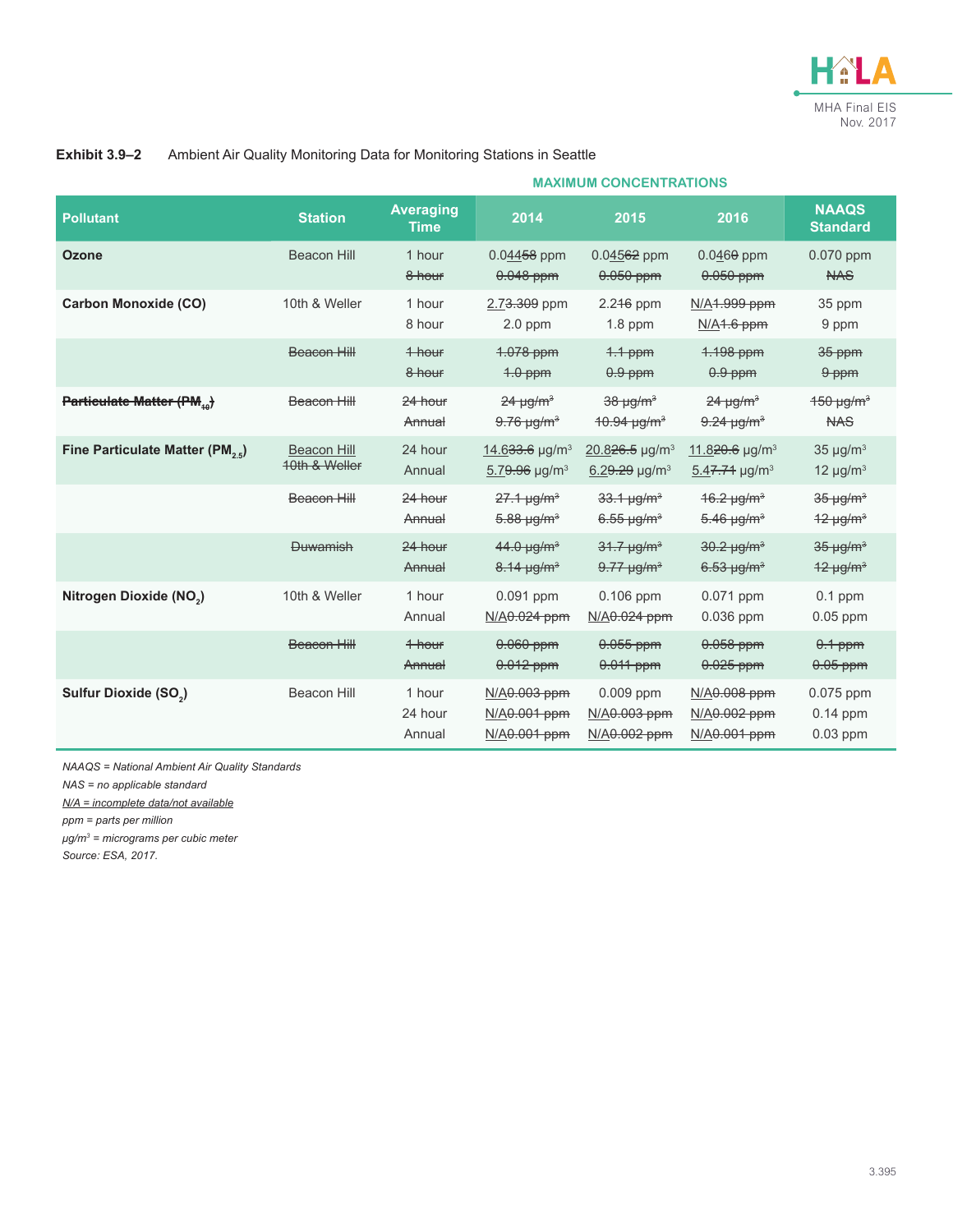

### **Sources of Air Pollution**

Air pollution sources in Seattle and its environs can be categorized into point sources, transportation sources, and area sources.

Transportation sources include freeways, highways, and major arterial roadways, particularly those supporting a high percentage of diesel truck traffic, such as State Routes 99 and 599. A Washington State Department of Health (DOH) health risk assessment found that on-road mobile sources contribute to the highest cancer and non-cancer risks near major roadways over a large area of south Seattle and that risks and hazards are greatest near major highways and drop dramatically about 200 meters (656 feet) from the center of highways (WSDH 2008).

The DOH analysis focuses on the south Seattle/Duwamish Valley area. Georgetown and South Park residents asked DOH to assess pollutant impacts on their health. To date this is the only such assessment for the greater Seattle area. Most land use in the Duwamish Valley is commercial or industrial except for the two residential communities of Georgetown and South Park. The study's findings, particularly related to exposure from highway sources, is likely to be similar for north Seattle.

EPA identifies risk above 100 per one million persons (100 excess cancer risk) as a criterion for conducting air toxic analyses and making risk management decisions at the facility and community-scale level and, consequently, may be interpreted as a relatively high cancer risk value from a single air pollutant source (BAAQMD 2009). Other states have identified recommended separation distances of residential uses from rail yard sources of 1,000 feet. This 1,000-foot distance correlates to increased cancer risks below 500 in one million. Sensitive land uses inside this area are considered inappropriate and could represent a moderate to severe air quality impact (CARB 2005). These mapped areas represent an increased cancer risk. Cancer estimates are expressed in scientific notation, for example 1e-6 or 1 x 10-6, This means one excess cancer per million individuals exposed, or an individual's probability of getting cancer from exposure to air pollutants is one in 1,000,000. These risks should not be interpreted as estimates of disease in the community but only as a tool to define potential risk.

Additional transportation sources include railway lines supporting diesel locomotive operations. BNSF Railway Company (BNSF) owns and operates a mainline dual-track from Portland to Seattle. Union Pacific owns and operates a single mainline track with two-way train operations between Tacoma and Seattle. BNSF owns and operates tracks that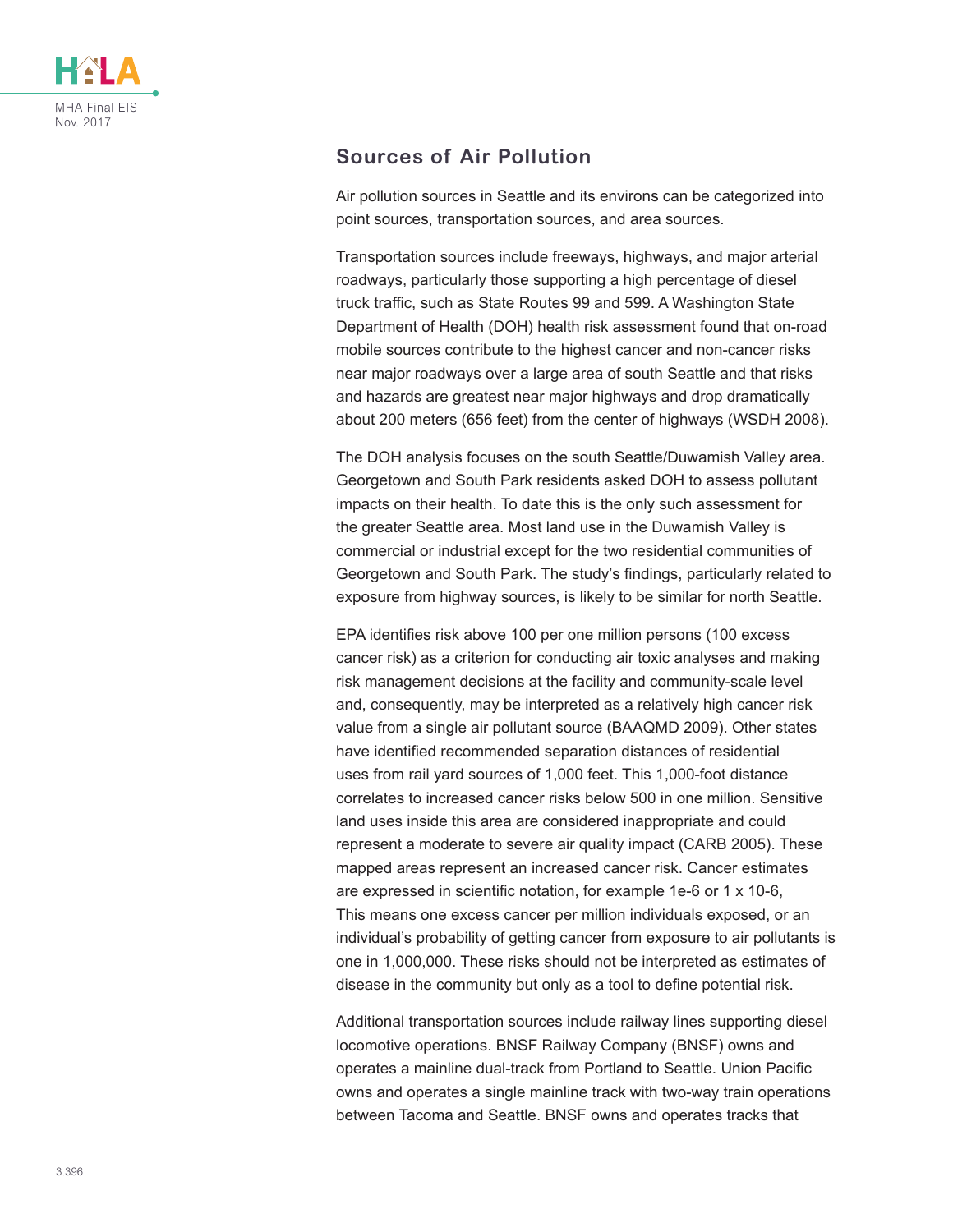

extend north from downtown Seattle to Snohomish County and then east to Spokane. A connecting spur, operated by the Ballard Terminal Rail Company, serves the Ballard and the western ship canal area. Other transportation sources that contribute to regional and localized pollutant concentrations include aircraft (from Boeing Field) and marine sources (ferries, tugs, container ships, etc.).

Point sources (also called stationary sources) are generally industrial equipment and are almost always required to have a permit to operate from PSCAA. Examples include industrial turbines and cement manufacturing plants. Area sources include ports, truck-to train intermodal terminals, and distribution centers.

The Port of Seattle aims to reduce PM emissions from ships by 70 percent while they are in port and from land-based equipment by 30 percent (Port of Seattle et al. 2007). Measures to reduce emissions include providing power plug-ins to ships while they are in port.

### **Sensitive Populations**

People more sensitive to the health effects of air pollutants include the elderly and the young; populations with higher rates of respiratory disease, such as asthma and chronic obstructive pulmonary disease; and people with other environmental or occupational health exposures (e.g., indoor air quality) that affect cardiovascular or respiratory diseases. Therefore, land uses and facilities such as schools, children's daycare centers, hospitals, and nursing and convalescent homes are considered more sensitive than the general public to poor air quality because the people associated with these uses are more susceptible to respiratory distress.

Parks and playgrounds are considered moderately sensitive to poor air quality because people engaged in strenuous work or exercise have increased sensitivity to poor air quality. However, exposure times are generally shorter in parks and playgrounds than in residential locations and schools. Residential areas are considered more sensitive to air quality conditions compared to commercial and industrial areas because people generally spend more time at home and thus have proportionally greater exposure to ambient air quality conditions. Workers are not considered sensitive receptors because all employers must follow regulations set forth by the Occupational Safety and Health Administration (OSHA) to ensure the health and well-being of their employees with regard to their own operations.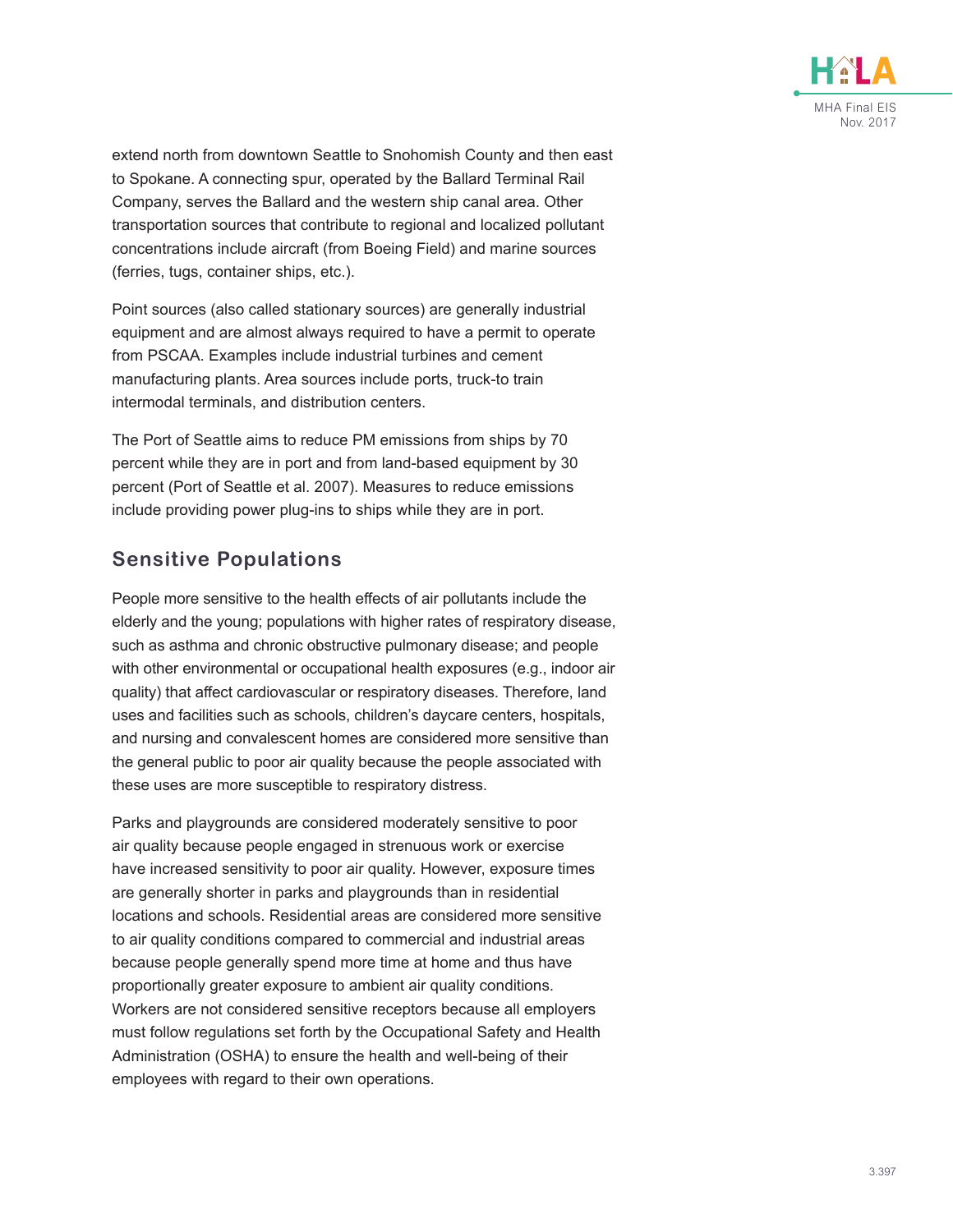

### **GREENHOUSE GASES AND CLIMATE CHANGE**

Gases that trap heat in the atmosphere are referred to as greenhouse gases because, like a greenhouse, they capture heat radiated from the earth. The accumulation of GHGs are a driving force in global climate change. Definitions of climate change vary between and across regulatory authorities and the scientific community. In general, however, climate change can be described as the changing of the earth's climate due to natural fluctuations and anthropogenic activities (i.e., activities relating to, or resulting from the influence of, human beings) that alter the composition of the global atmosphere.

Increases in GHG concentrations in the earth's atmosphere are believed to be the main cause of human-induced climate change. GHGs naturally trap heat by impeding the exit of solar radiation that hits the earth and reflects into space. This trapping of heat is called a "greenhouse effect." Some GHGs occur naturally and are necessary for keeping the earth's surface habitable. But increases in their atmospheric concentrations during the last 100 years have decreased the amount of solar radiation reflected back into space, intensifying the natural greenhouse effect and increasing global average temperature.

### **Pollutants of Concern**

The principal GHGs of concern are CO $_{_2}$ , CH $_{_4}$ , N $_{_2}$ O, SF $_{_6}$ , perfluorocarbons (PFCs) and hydrofluorocarbons (HFCs). Electric utilities, including Seattle City Light, use  $\text{SF}_6$  in electric distribution equipment. Each principal GHG has a long atmospheric lifetime (one year to several thousand years). In addition, the potential heat-trapping ability of each of these gases varies substantially. CH $_{\scriptscriptstyle 4}$  is 23 times as potent as CO $_{\scriptscriptstyle 2}$ at trapping heat, while SF $_{\rm 6}$  is 23,900 times more potent than CO $_{\rm 2}$ . Conventionally, GHGs have been reported as CO $_2$  equivalents (CO $_2$ e). CO $_2$ e reflects the relative potency of non-CO $_2$  GHGs and converts their quantities to an equivalent amount of CO $_{\textrm{\tiny{2}}}$  so that all emissions can be reported as a single quantity.

The primary human-made processes that release GHGs include combustion of fossil fuels for transportation, heating, and electricity generation; agricultural practices that release CH $_{\textrm{\tiny{4}}}$ , such as livestock production and crop residue decomposition; and industrial processes that release smaller amounts of high global warming potential gases like SF $_{\rm s}$ , PFCs and HFCs. Deforestation and land cover conversion also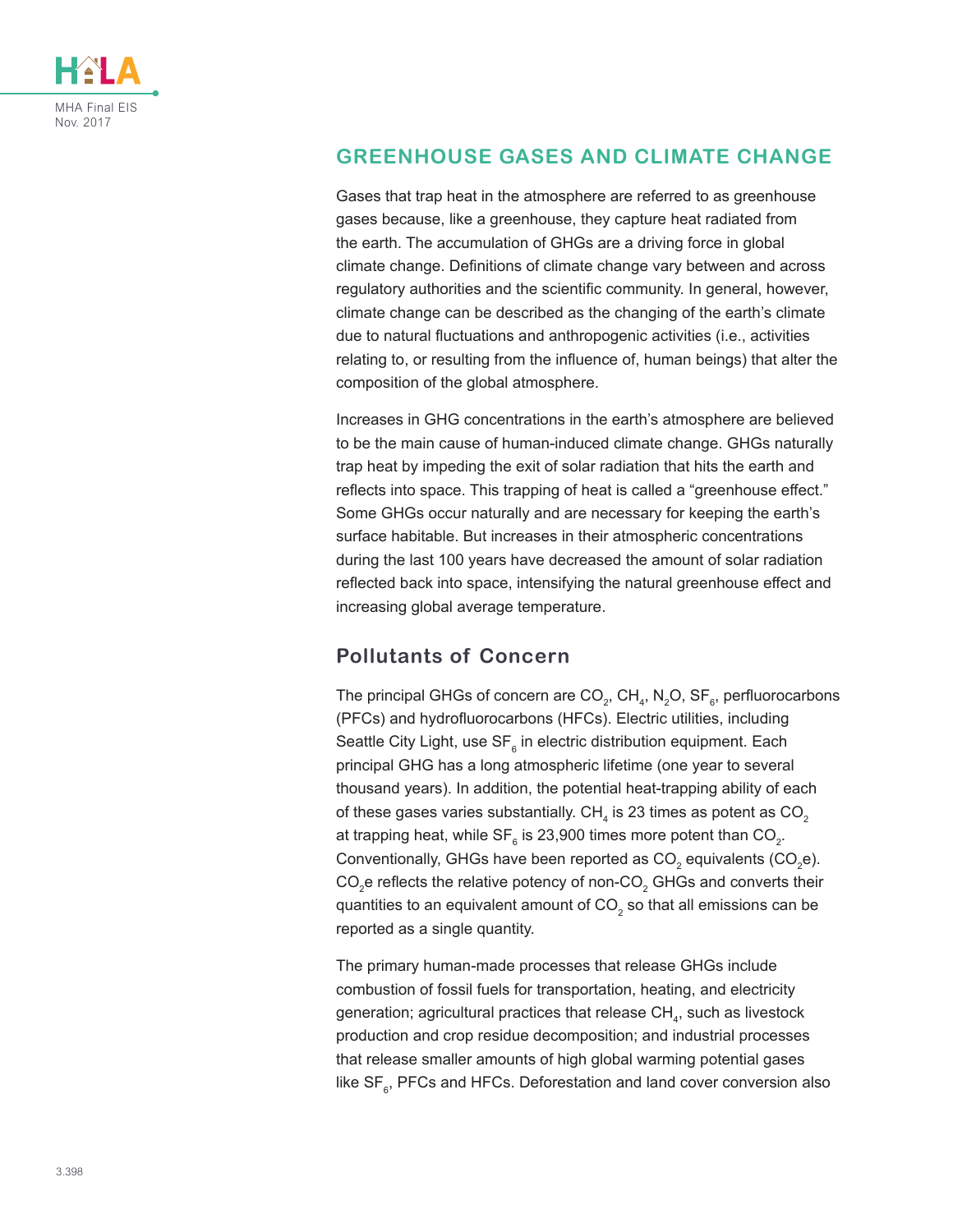

contribute to global warming by reducing the earth's capacity to remove  $\mathsf{CO}_2^{}$  from the air and altering the earth's albedo (surface reflectance), thereby allowing more solar radiation to be absorbed.

# **Regulatory Rules and Plans**

#### **Washington State Department of Ecology**

In December 2010, Ecology adopted Chapter 173-441 Washington Administrative Code—Reporting of Emissions of Greenhouse Gases. This rule institutes mandatory GHG reporting for:

- Facilities that emit at least 10,000 metric tons of GHGs per year in Washington; and
- Suppliers of liquid motor vehicle fuel, special fuel, or aircraft fuel that supply products equivalent to at least 10,000 metric tons of CO $_{\tiny 2}$  per year in Washington.

In 2016, Ecology established GHG emission standards for certain large emitters. Chapter 173.442 WAC establishes emission standards for GHG emissions from certain stationary sources located in Washington, including natural gas distributors, petroleum product producers (i.e., refineries and importers), power plants, waste facilities, and metal, cement, pulp and paper, and glass manufacturers.

### **Seattle Climate Action Plan**

Seattle was the first city in the nation to adopt a green building goal for all new municipal facilities. In 2001, the City created a Leadership in Energy and Environmental Design (LEED) incentive program for private development projects. Resolution 30144 established Seattle City Light's long-term goal of meeting all of Seattle's electrical needs with zero net GHG emissions. Seattle City Light achieved GHG neutrality in 2005 by reducing emissions, inventorying remaining emissions, and purchasing offsets for remaining emissions and has maintained GHG neutrality since (SCL 2012).

In 2011, the City Council adopted Resolution 31312 establishing a long-term climate protection vision for Seattle that included achieving net zero GHG Emissions by 2050 and preparing for the likely impacts of climate change. The City prepared a Climate Action Plan (2013 CAP) that details the strategy for achieving these goals. The strategy focuses on City actions that reduce GHG emissions while also supporting other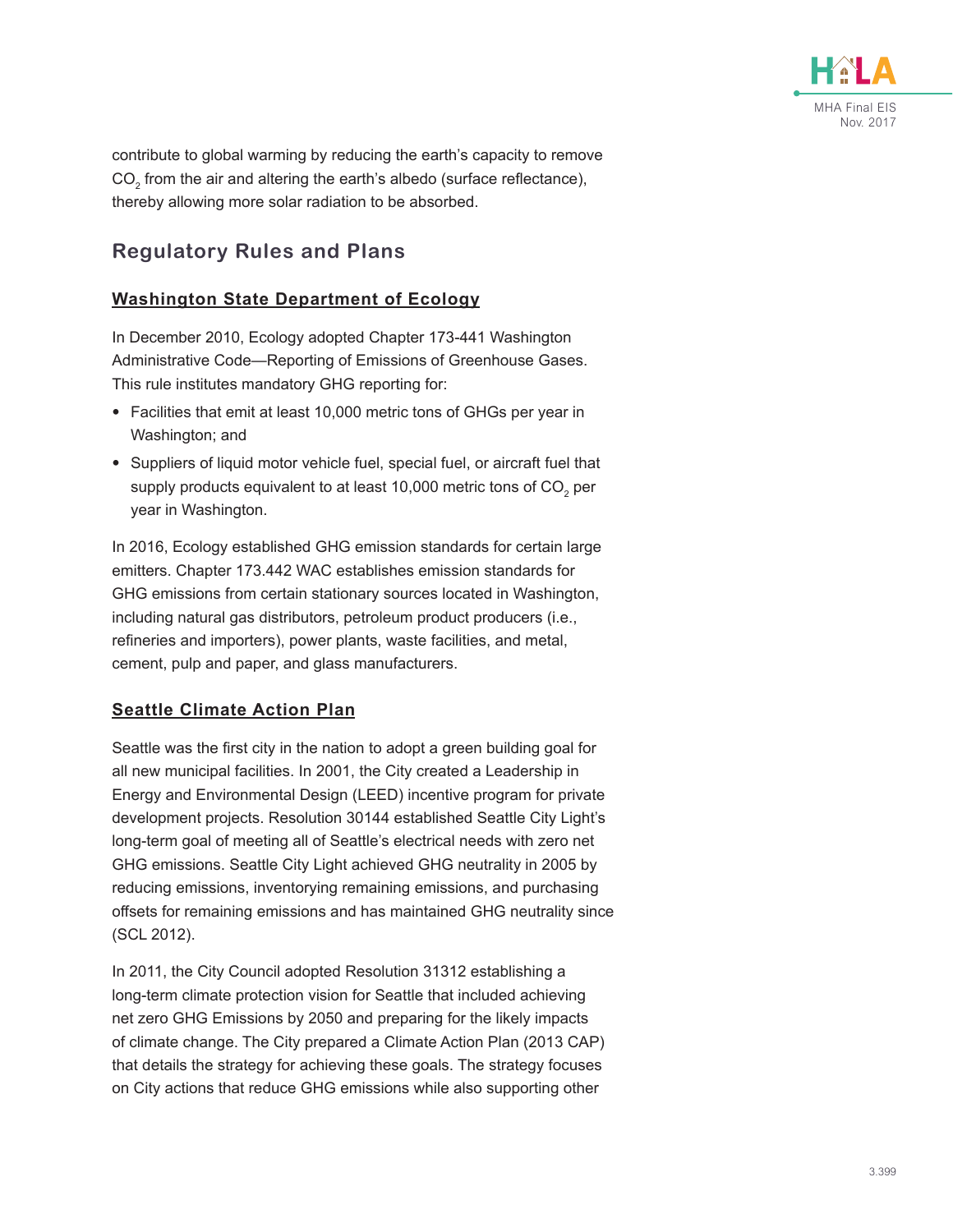

community goals, including building vibrant neighborhoods, fostering economic prosperity, and enhancing social equity. The 2013 CAP focuses on sources of emissions where City action and local community action will have the greatest impact: road transportation, building energy, and waste, which together account for most local emissions. The 2013 CAP identifies the Comprehensive Plan as one of many plans that will implement the Climate Action Plan. With 2008 as the baseline year, the 2013 CAP identifies the following targets by 2030:

- 20 percent reduction in vehicle miles traveled
- 75 percent reduction in GHG emissions per mile for Seattle vehicles
- 10 percent reduction in commercial building energy use
- 20 percent reduction in residential building energy use
- 25 percent reduction in combined commercial and residential building energy use

The 2013 CAP also calls for identifying equitable development policies to support growth and development near existing and planned highcapacity transit without displacement.

### **Existing Greenhouse Gas Emissions and Trends**

In August 2016, the City published its 2014 Seattle Community Greenhouse Gas Emissions Inventory. Primary sources (core emissions) of GHG emissions include on-road transportation, building energy, and waste generation. Transportation sources comprise about 66 percent of inventoried emissions, building energy (electricity generation and natural gas and other fuel combustion) 32 percent, and waste sources three percent. From 2008 to 2014, core emissions of GHGs declined five percent from 3.6 million to 3.4 million metric tons of CO<sub>2</sub>e. This reduction occurred despite an overall increase in population of 13 percent during the same period (City of Seattle 2016).

Ecology estimates that in 2013, Washington produced about 94.4 million gross metric tons of CO $_2$ e (MMTCO $_2$ e, or about 104 million U.S. tons) (Ecology 2016). Ecology found that transportation is the largest source, at 42.8 percent of the state's GHG emissions, followed by electricity generation (both in-state and out-of-state) at 19 percent, and residential, commercial, and industrial energy use at 22 percent. The sources of the remaining 16.2 percent of emissions are agriculture, waste management, and industrial processes.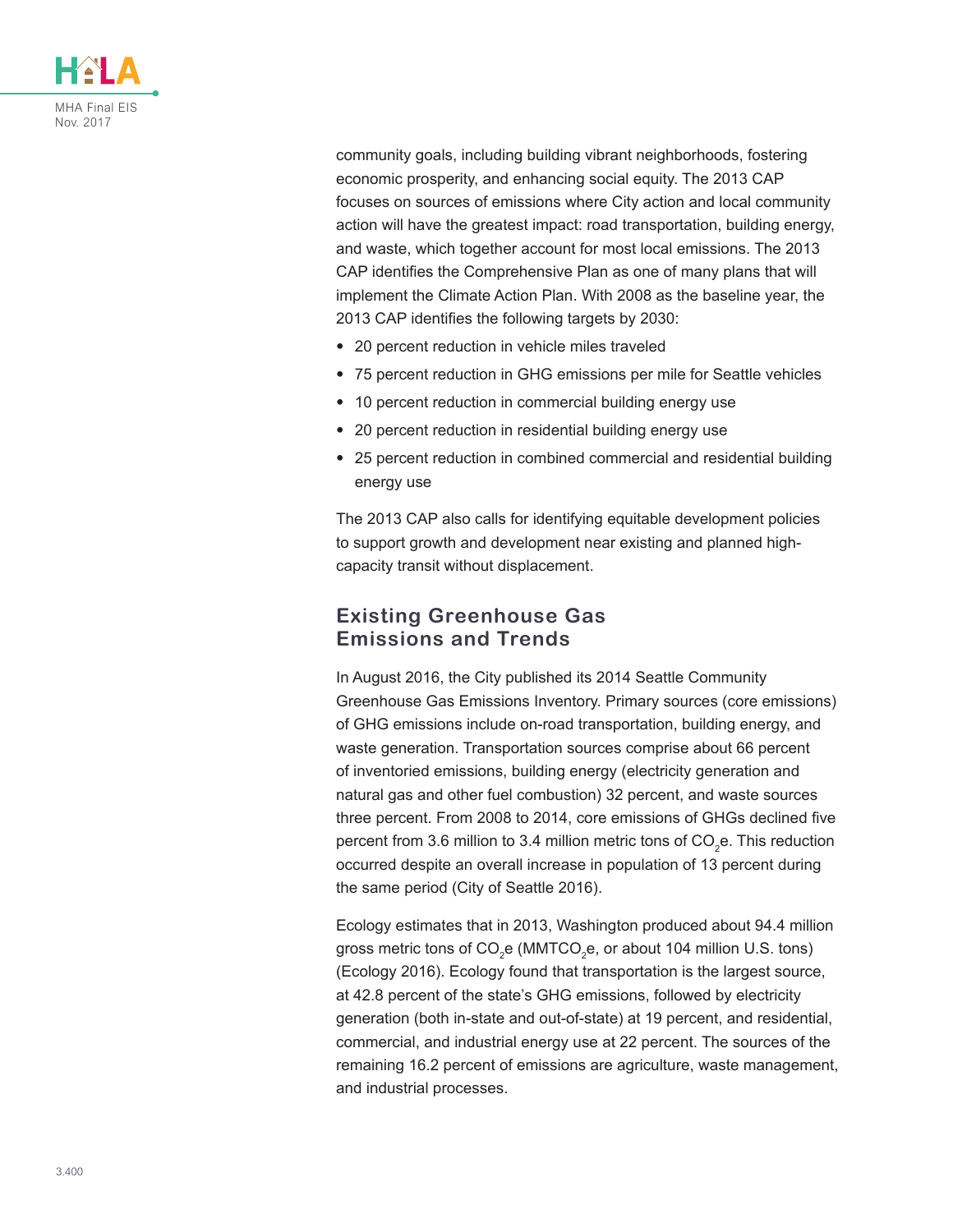

#### **Transportation Related Greenhouse Gas Emissions**

The analysis completed for this EIS builds on the findings in the 2014 Seattle Community Greenhouse Gas Emissions Inventory. This analysis calculates transportation GHG emissions at the citywide level. The Seattle inventory estimates 2,283,000 metric tons of CO<sub>2</sub>e (MTCO<sub>2</sub>e) in 2014.

Based on a review of traffic and fuel economy trends, the 2014 GHG emissions estimate is assumed to adequately represent current conditions and may be conservatively high. Appendix L has additional details.

# **3.9.2 IMPACTS**

### **IMPACTS COMMON TO ALL ALTERNATIVES**

### **Air Quality**

#### **Construction-Related Emissions**

Future growth under any alternative would result in development. Most development projects in the city would entail demolition and removal of existing structures or parking lots, excavation and site preparation, and construction of new buildings. Emissions generated during construction activities would include exhaust emissions from heavy duty construction equipment, trucks used to haul construction materials to and from sites, worker vehicle emissions, and fugitive dust emissions associated with earth-disturbing activities and other demolition and construction work.

Fugitive dust emissions are typically generated during construction phases. Activities that generate dust include building and parking lot demolition, excavation, and equipment movement across unpaved construction sites. The PSCAA requires dust control measures (emissions control) for construction projects through Article 9, Section 9.15. Measures applicable to fugitive dust include (1) using control equipment, enclosures, or wet suppression techniques, (2) paving or otherwise covering unpaved surfaces as soon as possible, (3) treating construction sites with water or chemical stabilizers, reducing vehicle speeds and cleaning vehicle undercarriages before entering public roadways, and (4) covering or wetting truck loads or providing freeboard in truck loads. Given these requirements, impacts related to construction dust are concluded to be less than significant.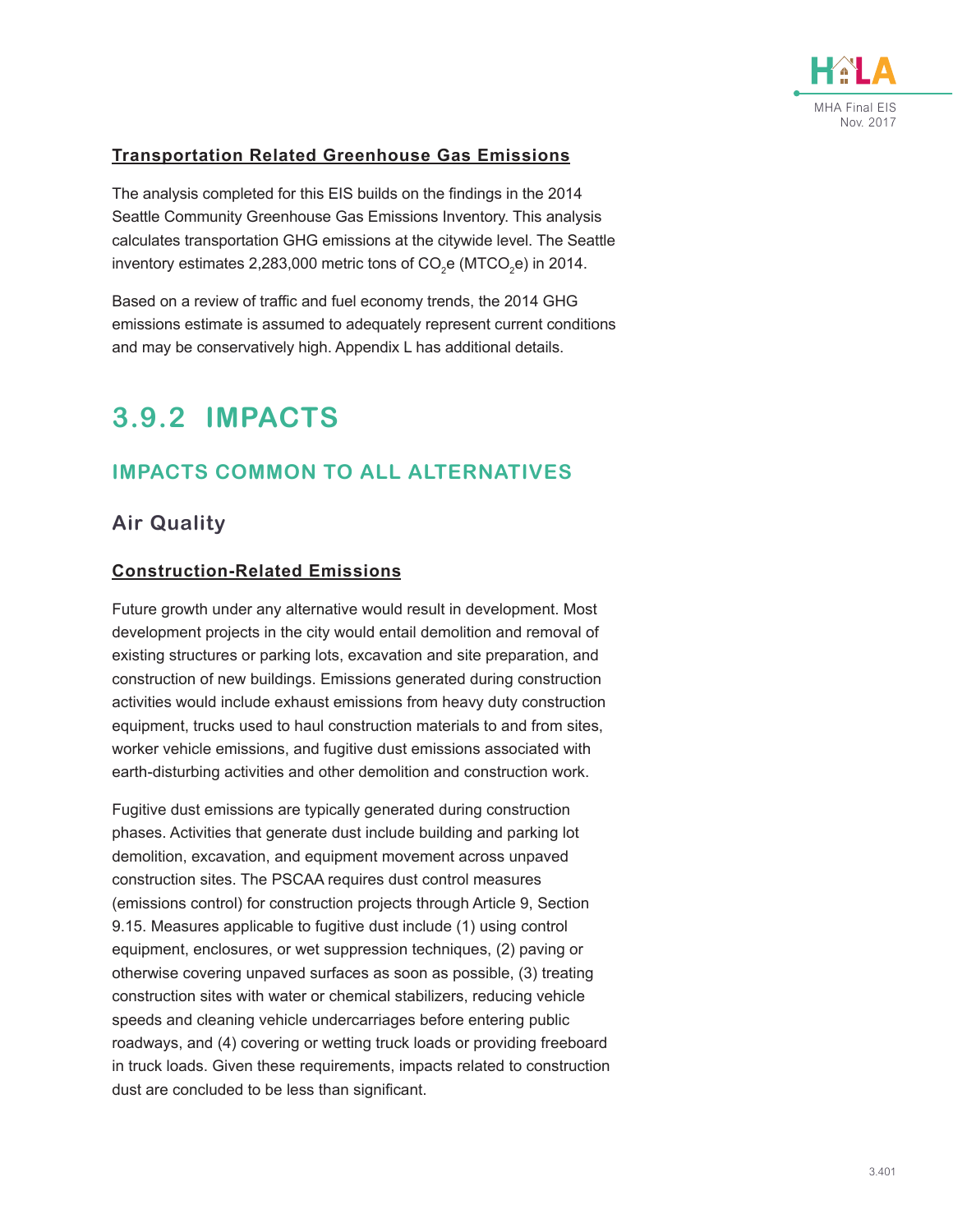

During construction activities, diesel-powered demolition and construction equipment would emit criteria air pollutants. Other emissions during construction would result from trucks used to haul construction materials to and from sites and from vehicle emissions generated during worker travel to and from construction sites. Exhaust emissions from diesel off-road equipment represent a relatively small percentage of the overall emission inventory in King County: 0.6 percent of countywide CO, 8.8 percent of countywide NO<sub>x</sub>, 6.7 percent of countywide PM<sub>2.5</sub> and 0.9 percent of countywide VOC (PSCAA 2008). Consequently, the primary emissions of concern (greater than one percent contribution) from construction equipment are NO<sub>x</sub> and PM<sub>2.5</sub> (the latter a priority air toxic). NO $_{\mathrm{\mathsf{x}}}$  is primarily an air quality concern with respect to its role in  $\;$ (regional) ozone formation, and the Puget Sound air shed has long been designated as an attainment area (meeting standards) with respect to ozone. Construction-related NO $_{\!\times}$  emissions are not expected to generate significant adverse air quality impacts nor lead to violation of standards under any of the alternatives. The same conclusion is reached for dieselrelated emissions of  $PM_{2.5}$ , which could generate temporary localized adverse impacts within a few hundred feet of construction sites.

Federal regulations require cleaner off-road equipment. Specifically, EPA has set emissions standards for new off-road equipment engines, classified as Tier 1 through Tier 4. Tier 1 emission standards were phased in between 1996 and 2000, and Tier 4 interim and final emission standards for all new engines were phased in between 2008 and 2015. To meet Tier 4 emission standards, engine manufacturers must provide new engines with advanced emission-control technologies. Although the full benefit of these regulations will not be realized for several years, EPA estimates that by implementing the federal Tier 4 standards, NO $_{\mathrm{\mathsf{x}}}$  and PM emissions will be reduced by more than 90 percent (U.S. EPA 2004). Consequently, it is anticipated that, as the region-wide construction fleet converts to newer equipment, the potential for health risks from offroad diesel equipment will be substantially reduced. Given the transient nature of construction-related emissions and regulatory improvements scheduled to be phased in, construction related emissions associated with all three alternatives would be considered only a minor adverse air quality impact.

### **Land Use Compatibility and Public Health Considerations**

Future growth could result in more people living near to mobile and stationary sources of air toxics and particulate matter  $PM_{2.5}$ . The impact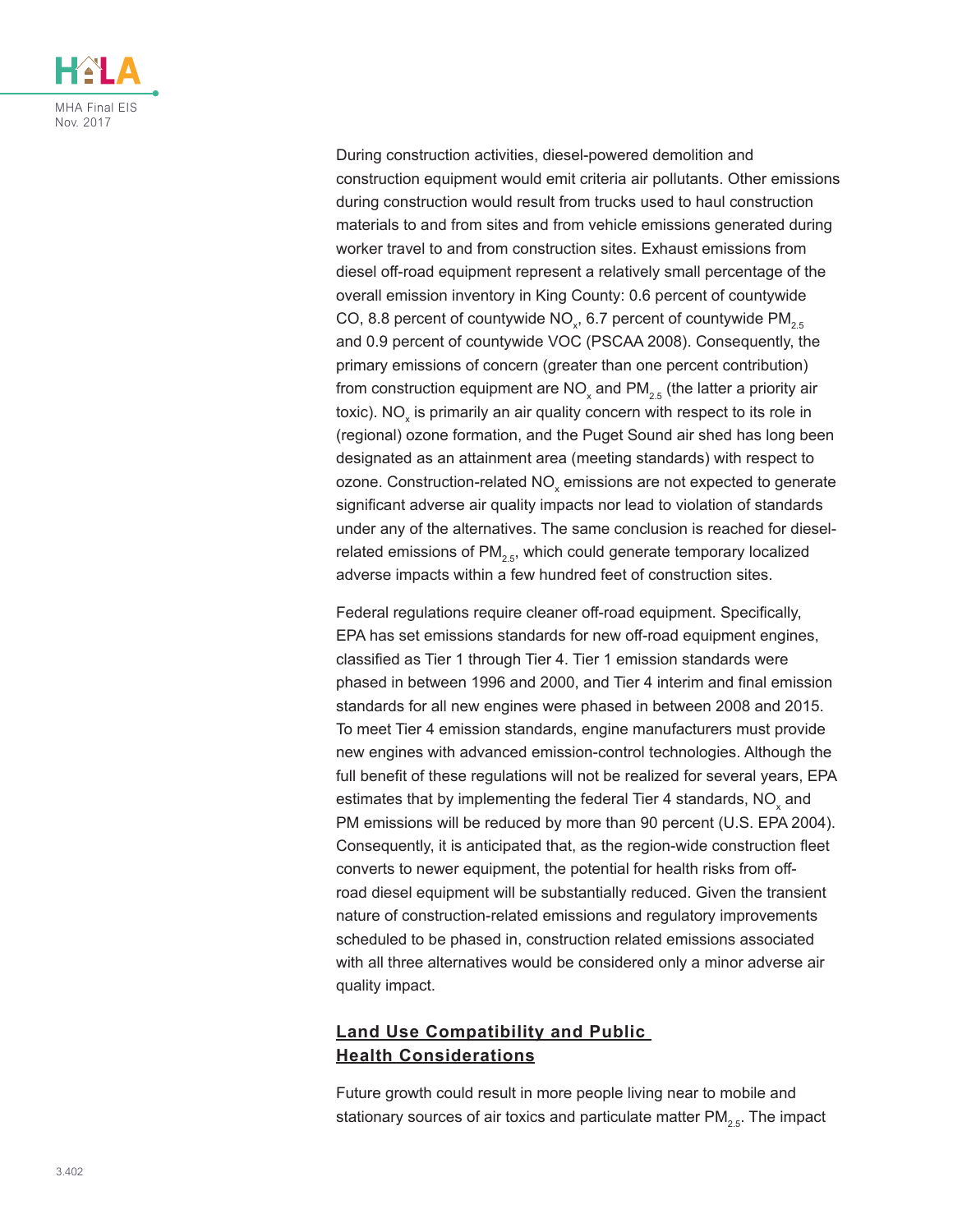

of the action alternatives is that they would increase the potential number of people, or other "sensitive receptors" like hospitals, schools, daycare facilities, or senior house, located near existing sources of harmful air pollutants.

As discussed under Sources of Air Pollution (above), portions of Seattle located along major roadways (freeways and the most-traveled highways) are exposed to relatively high cancer risk values. Modeling indicates increased cancer risks in existing residential areas (WSDH 2008) of up to 800 in one million. These risks are not estimates of disease in the community but a tool to define potential risk. A risk above 100 per one million persons (100 excess cancer risk) is a criterion identified by EPA guidance for conducting air toxic analyses and making risk management decisions at the facility and community-scale level. Residential parcels are located near such highway traffic corridors in south Seattle (although often above Interstate 5 on Beacon Hill and in some areas buffered by greenbelts), and thus at least some parcels are located in areas of higher exposure and risk. Risks and hazards drop dramatically in areas more than 200 meters (656 feet) from the center of highways. A similar phenomenon occurs in proximity to rail lines that support diesel locomotive operations. Accordingly, it would be prudent to consider risk-reducing mitigation strategies such as set-backs for residential and other sensitive land uses from major traffic corridors and rail lines and/or to identify measures for sensitive land uses proposed in areas near such sources.

Portions of Seattle are also exposed to relatively high cancer risk values from stationary sources. Risks could be similarly high near port operations where ship emissions and diesel locomotive emissions and diesel forklift emissions can all occur. Similarly, distribution centers that involve relatively high volume of diesel truck traffic can also represent a risk hazard to nearby sensitive land uses. This would also warrant consideration of setbacks from industrial sources for residential and other sensitive land uses and/or measures to reduce the potential risk for receptors proposed in areas near such sources. This is considered a moderately adverse impact to air quality.

Fourteen urban villages are within 200 meters of a major highway, rail line, or port terminal. In both action alternatives, these urban villages account for about 50 percent of all projected residential growth in the city through 2035, though only a portion of each urban village is within the 200-meter buffer and therefore the portion of new residents who could affected would be smaller. Of the fourteen urban villages within 200 meters of a major highway, rail line, or port terminal the ones with the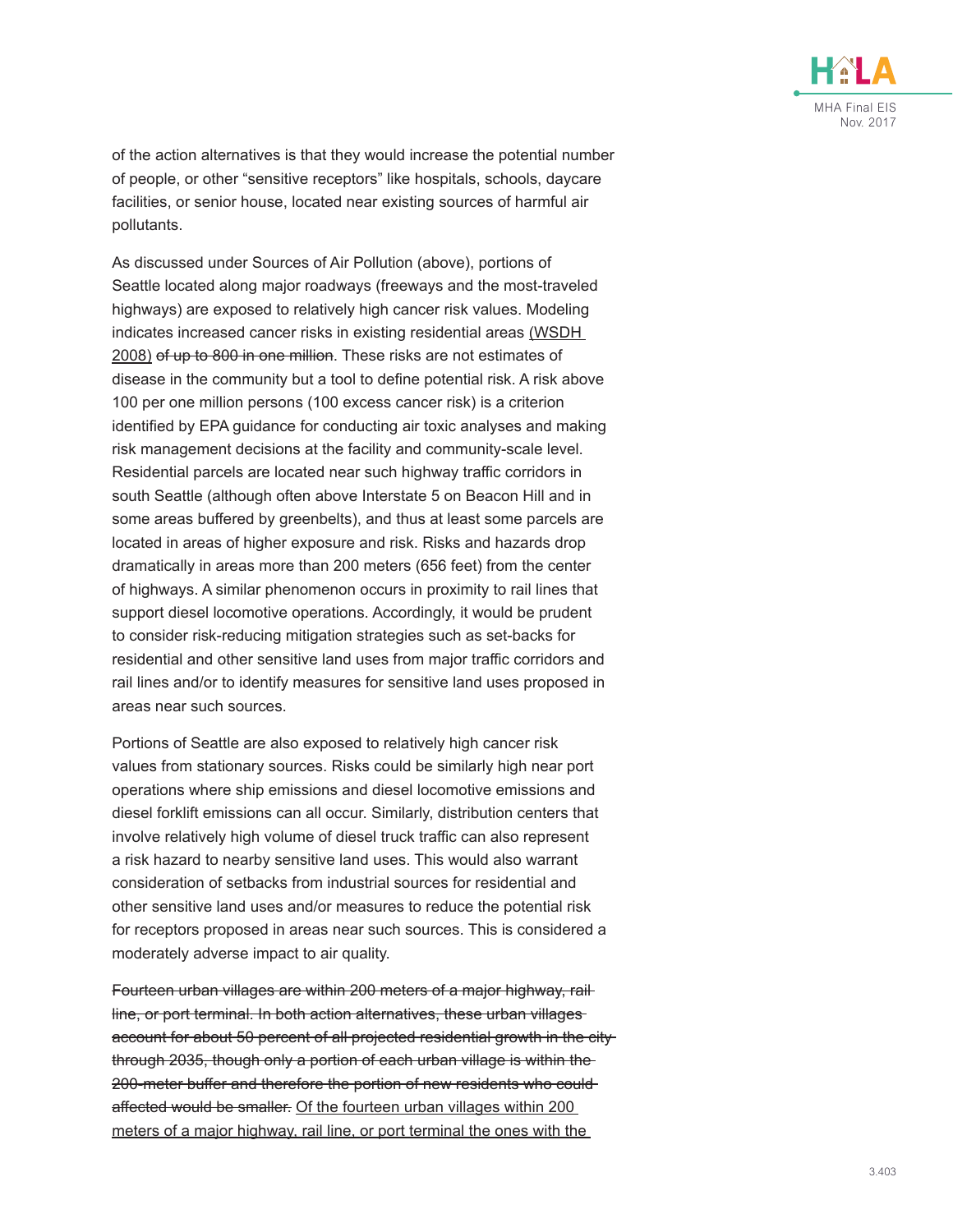

highest proportion of the urban village affected represent 47 percent of all projected residential growth in the city through 2035, compared to 49 percent for Alternative 2 and 48 percent for Alternative 1. The proportion of urban village area affected for the Preferred Alternative would be similar to that of Alternatives 2 and 3. Only a portion of each urban village is within the 200-meter buffer, so the potentially affected portion of the new residents would be smaller. The action alternatives also include development capacity increases within this 200-meter buffer and outside urban villages. Under any alternative, increased residential densities could be expected within this buffer.

The following urban villages are within the 200 meter buffers:

- First Hill–Capitol Hill
- University District (the Ravenna Urban Center Village and a small portion of the University District Northwest Urban Center Village)
- Northgate
- Bitter Lake
- Fremont
- Lake City
- 23rd & Union–Jackson
- Aurora–Licton Springs
- Eastlake
- Green Lake
- North Beacon Hill
- Roosevelt
- **South Park**
- Wallingford

This potential increased exposure to cancer risk is considered a potential moderate adverse impact related to air quality.

Accordingly, it would be prudent to consider risk-reducing mitigation strategies such as setbacks for residential and other sensitive land uses from major traffic corridors, rail lines, port terminals, and point sources of particulates from diesel fuel.

### **Greenhouse Gases and Climate Change**

The scale of global climate change is so large that the impacts of one action can be considered only on a cumulative scale. It is not anticipated that a single development project or programmatic action, even at the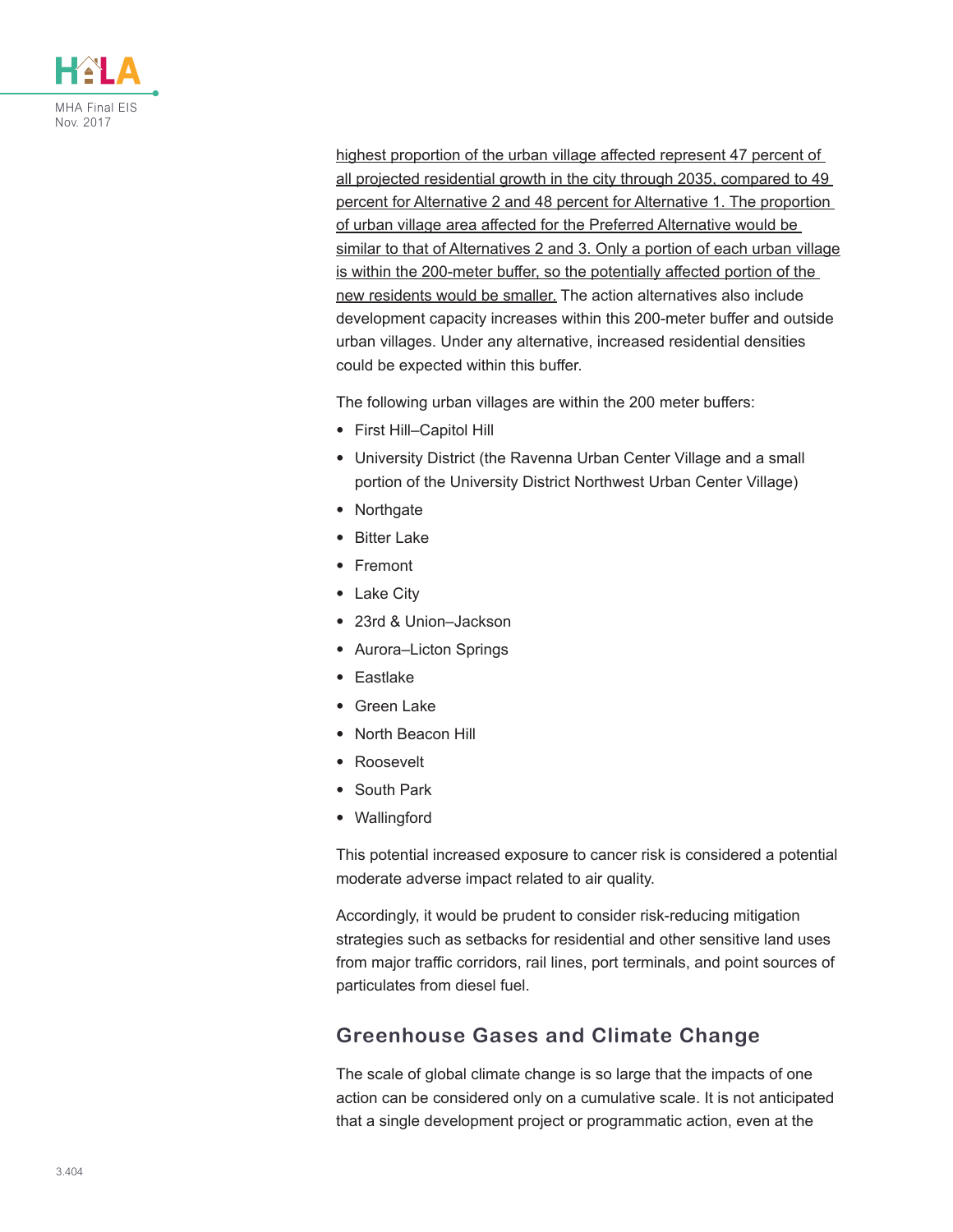

citywide scale of MHA, would have an individually discernible impact on global climate change. It is more appropriate to conclude that GHG emissions from future development in Seattle would combine with emissions across the state, country, and planet to cumulatively contribute to global climate change.

### **Construction-Related Greenhouse Gas Emissions**

During construction activities, diesel-powered demolition and construction equipment would emit GHGs. Other emissions during construction would result from trucks used to haul construction materials to and from sites and from vehicle emissions generated during worker travel to and from construction sites. Industrial equipment operations, which include the operation of construction equipment, represent approximately 3.2 percent of the emissions estimated in the 2014 GHG emissions inventory (City of Seattle 2016).

Construction-related GHG emissions from any given development project that may occur in the next 20 years would be temporary and would not represent an ongoing burden to the City's inventory. However, varying levels of construction activities in Seattle would occur cumulatively under any alternative, and thus cumulative construction-related emissions would be more than a negligible contributor to GHG emissions in the city. An estimate of the GHG emissions resulting from 20 years of construction envisioned under the alternatives was calculated using the City's SEPA GHG Emissions Worksheet. Estimated total constructionrelated emissions are 13.8 million metric tons of CO $_2$ e under Alternative 1,  $15.8$  16.6 million metric tons under Alternative 2, and  $15.6$  16.4 million metric tons under Alternative 3, and 16.7 million metric tons under the Preferred Alternative. The estimated total construction-related emissions also include "embodied "or "life-cycle" emissions related to construction, such as those generated by the extraction, processing, and transportation of construction materials.

The Climate Action Plan recognizes the relevance of construction-related GHG emissions and includes actions to be implemented by 2030 to address them:

- Support new and expanded programs to reduce construction and demolition waste, such as creating grading standards for salvaged structural lumber so that it can be more readily reused;
- Expand source reduction efforts to City construction projects, and incorporate end-of-life management considerations into City procurement guidelines; and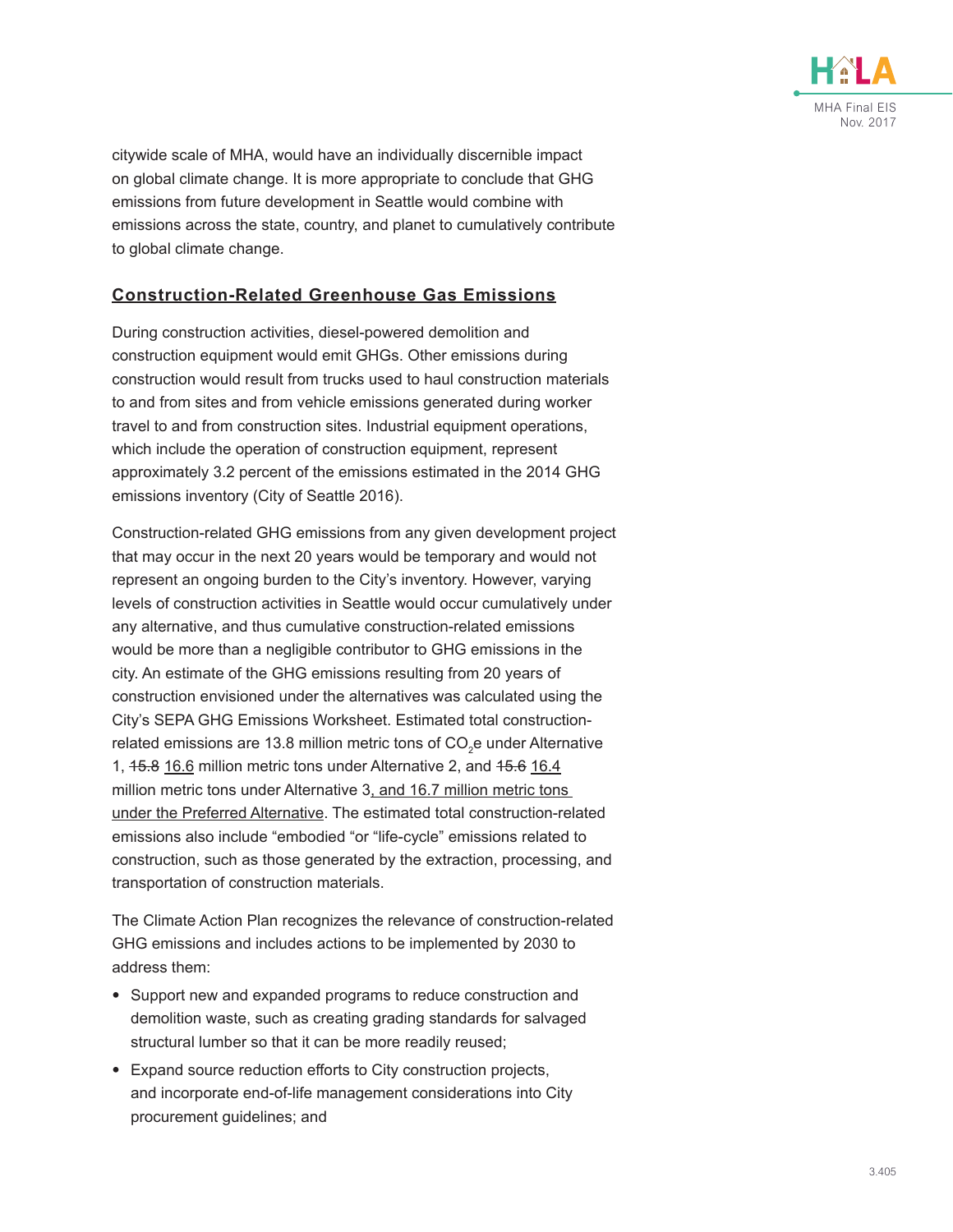

• Phase-in bans on the following construction and demolition waste from job sites and private transfer stations: recyclable metal, cardboard, plastic film, carpet, clean gypsum, clean wood and asphalt shingles.

Consequently, although construction-related emissions would not be negligible, the combination of regulatory improvements and actions already underway means that construction-related GHG emissions associated with all three alternatives would be considered a minor adverse air quality impact.

#### **Transportation-related Greenhouse Gas Emissions**

The approach to estimating future year transportation-related GHG emissions considers two factors:

- The projected change in vehicle miles traveled (VMT)
- The projected change in fuel economy of the vehicle fleet

**VMT in 2035.** Travel demand models include findings about projected vehicle miles traveled in future years for various classes of vehicles (e.g., cars, trucks, buses). The model generally assumes a continuation of current economic and demographic trends, with minor shifts toward shorter trips and more trips made by modes other than automobile travel. This will reduce VMT per capita, but total VMT in the region would continue to rise modestly due to population and employment growth.

If projected based solely on the increase in VMT, with no changes assumed to fuel economy, emissions under each alternative would increase about 15 percent compared to 2015. But the trend toward more stringent federal standards makes it reasonable to assume improved fuel economy by 2035.

**Fuel Economy in 2035.** Federal programs mandate improved fuel economy and reduced GHG emissions for passenger cars and light trucks in 2017-2025. According to those standards, fuel economy for passenger cars and light trucks would improve from 33.8 miles per gallon (mpg) in 2015 to 54.5 mpg by 2025. This equates to a GHG emissions decrease of roughly 38 percent for new passenger cars and light trucks entering the vehicle fleet (U.S. EPA 2010; 2012). Similarly, EPA and the NHTSA issued fuel efficiency standards for medium and heavy trucks for model years 2014 to 2018 (phase one) and model years 2018-2027 (phase two). When these standards are fully phased in, tractor-trailers will achieve up to 25 percent lower CO $_{\textrm{\tiny{2}}}$  emissions and fuel consumption than in 2018 (NHTSA, 2016).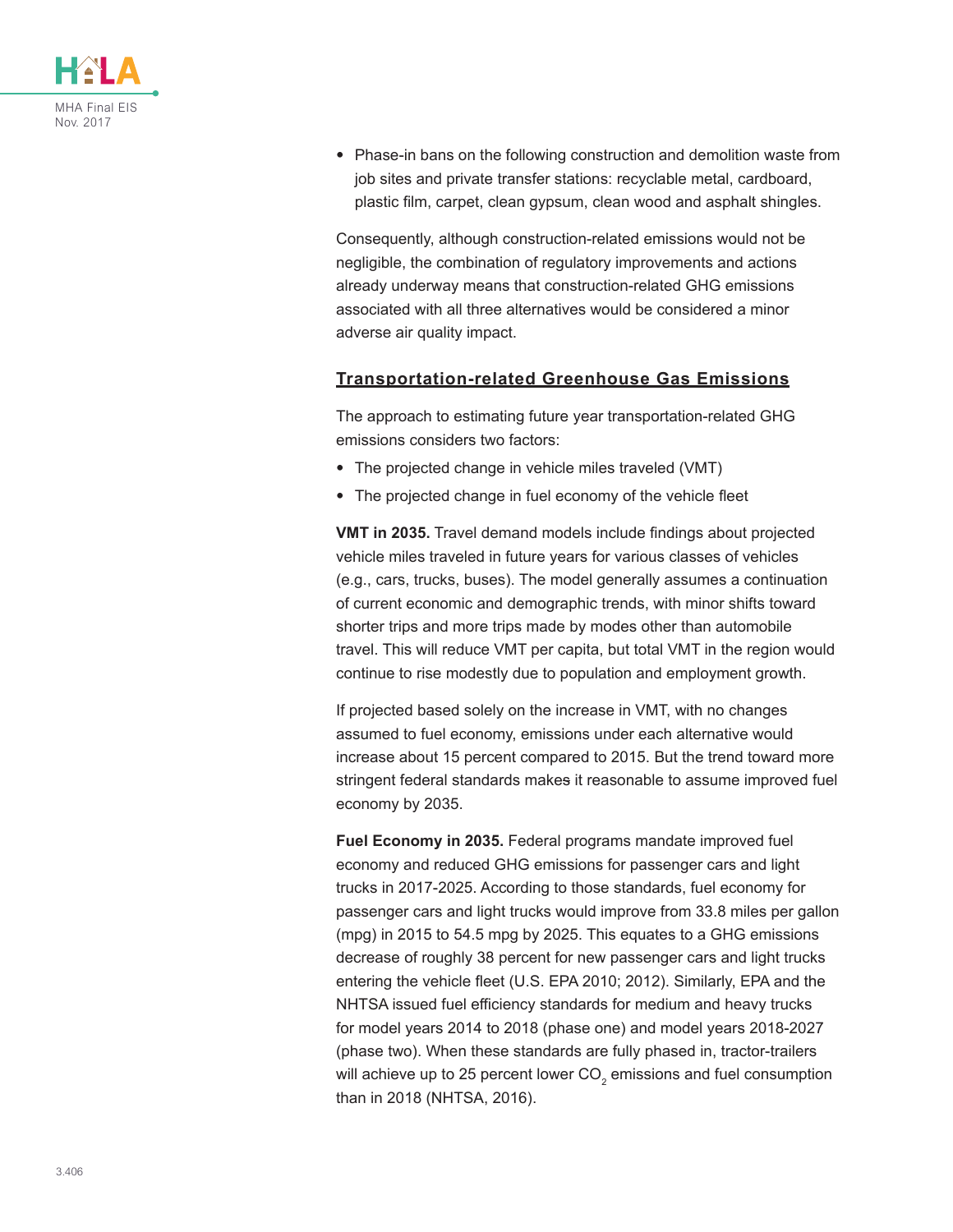

Although these regulations will result in improved fuel economy for new vehicles, older vehicles would still comprise some portion of the 2035 fleet. To account for this, the analysis used the California Air Resource Board's EMFAC 2011 tool, which includes GHG emissions forecasts adjusted for future vehicle fleet composition. The resulting estimate is that GHG emissions of the 2035 vehicle fleet would be 30 percent lower than the 2015 vehicle fleet for passenger cars and light trucks. For heavy trucks, 2035 GHG emissions are projected to be four percent lower than 2015 emissions. Note that these reflect conservative assumptions of no additional gains in new vehicle fuel economy beyond 2025.

Fuel economy for buses was also considered. King County Metro (KCM) and Sound Transit (ST) set goals for GHG emission reductions in their respective sustainability plans. KCM's goal equates to a roughly 41 percent reduction in emissions between 2015 and 2030 (KCM 2014). ST's goal equates to a roughly 30 percent reduction in emissions between 2015 and 2030 (Sound Transit 2014). For this analysis, bus emissions were assumed to be reduced by 35 percent between 2015 and 2030. This is a conservatively low assumption given that most of the fleet is operated by KCM, which has a higher reduction goal, and the EIS horizon year is 2035, five years beyond the goal date set by each transit agency.

**Results.** All alternatives generate roughly the same annual GHG emissions, as shown in [Exhibit 3.9–3](#page-20-0). Alternatives 2 and 3 would have the highest transportation-related GHG emissions. Since the growth amounts for the Preferred Alternative are the same or smaller than for the City as a whole, and that all the individual urban village growth amounts are within the range studied for Alternatives 2 and 3, GHG emissions for the Preferred Alternative are assumed to be similar to the GHG emissions from Alternatives 2 and 3. Alternative 1 No Action

| <b>Vehicle Type</b>          | 2015<br><b>Existing</b> | <b>2035 Alternative</b><br><b>1 No Action</b> | 2035<br><b>Alternative 2</b> | 2035<br><b>Alternative 3</b> |
|------------------------------|-------------------------|-----------------------------------------------|------------------------------|------------------------------|
| <b>Cars and Light Trucks</b> | 1.653.000               | 1.426.000                                     | 1.447.000                    | 1,447,000                    |
| <b>Heavy Trucks</b>          | 563,000                 | 694.000                                       | 701.000                      | 701.000                      |
| <b>Buses</b>                 | 65,000                  | 43,000                                        | 43,000                       | 43,000                       |
| <b>Vanpools</b>              | 2,000                   | 2,000                                         | 2,000                        | 2,000                        |
| Total                        | 2,283,000               | 2,165,000                                     | 2,193,000                    | 2,193,000                    |

<span id="page-20-0"></span>**Exhibit 3.9–3** Road Transportation GHG Emissions in Metric Tons of CO<sub>2</sub>e per Year

*Source: ESA, 2017; Appendix L.*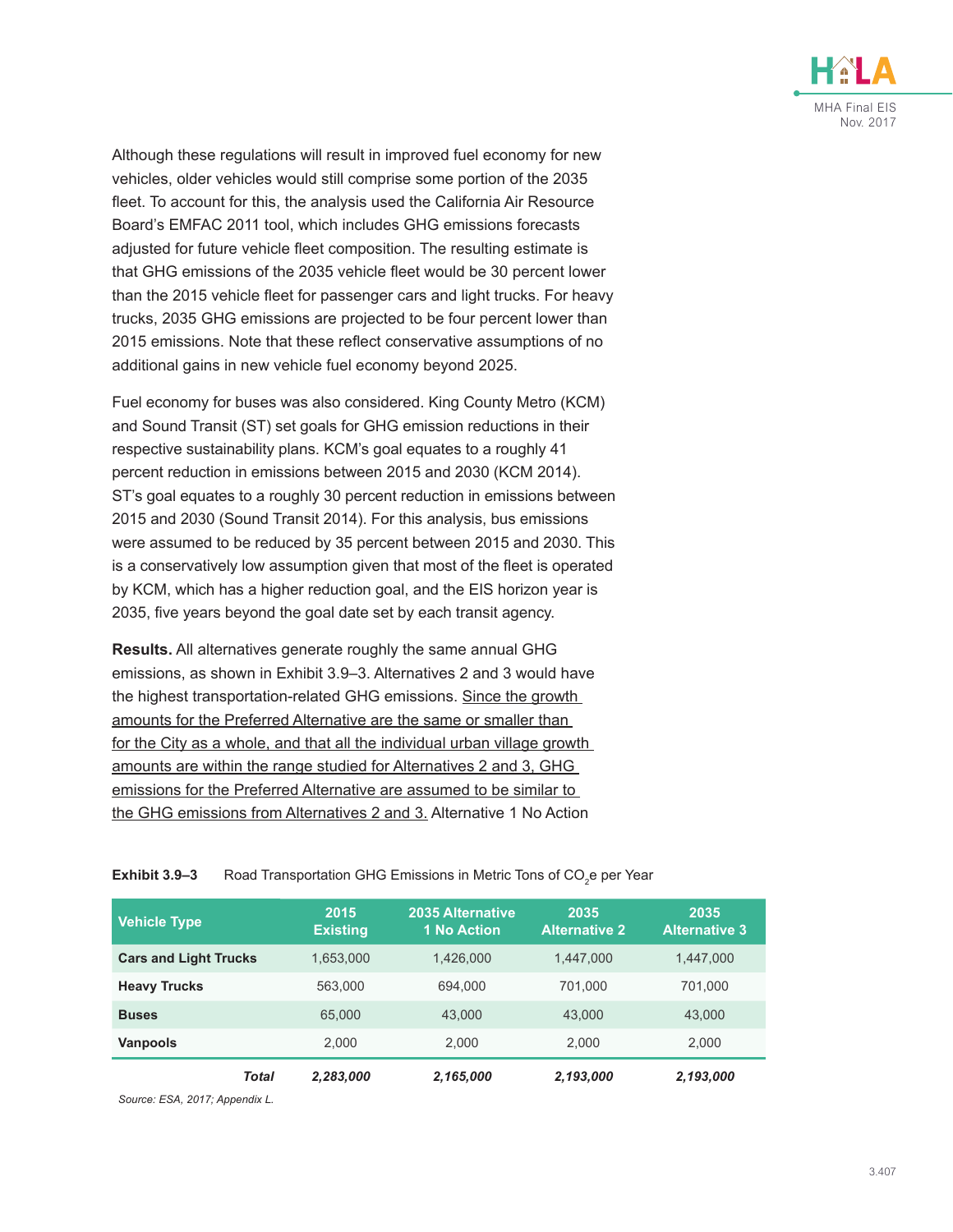

would have the lowest GHG emissions. But the variation is within 1.3 percent. All alternatives would generate lower GHG emissions than in 2015 because the projected improvements in fuel economy outweigh the projected increase in VMT.

GHG emissions can also be considered from a regional perspective. While the variation among the alternatives' projected emissions in Seattle is minor, the same amount of growth in other jurisdictions in the area would result in very different results. To that end, VMT for auto trips with at least one endpoint outside Seattle was compared to VMT for trips with at least one endpoint in Seattle. VMT per population/ job is nearly 55 percent higher outside of Seattle (but within the fourcounty—Snohomish, King, Kitsap, Pierce—region) than inside Seattle. This suggests that the same amount of development outside Seattle would result in substantially higher emissions since 2035 fuel economy would remain equivalent across jurisdictions. [Exhibit 3.9–3](#page-20-0) shows road transportation GHG emissions.

### **IMPACTS OF ALTERNATIVE 1 NO ACTION**

Alternative 1 would not implement MHA or increase development capacity. 76,746 new households are expected under Alternative 1, similar to the 20-year minimum growth estimate of 70,000 additional households in the Seattle 2035 Comprehensive Plan. Under Alternative 1, redevelopment, demolition, and new construction projects could occur in the study area.

# **Air Quality**

### **Transportation and Energy-Related Emissions**

Under Alternative 1, VMT in the study area would increase due to population and employment growth. Projected changes in VMT were extracted from the projected travel demand model for automobiles and light-duty trucks and for medium and heavy-duty trucks. The travel demand model generally assumes existing economic and demographic trends continue with minor changes due primarily to mode share shifts and shortened trips due to increased traffic congestion. These changes cause projected VMT per capita to decline slightly by 2035, but total VMT would continue to rise due to population and employment growth. Increases in energy related emissions (e.g., natural gas usage in residential and commercial buildings) would increase emissions of air pollutants of concern.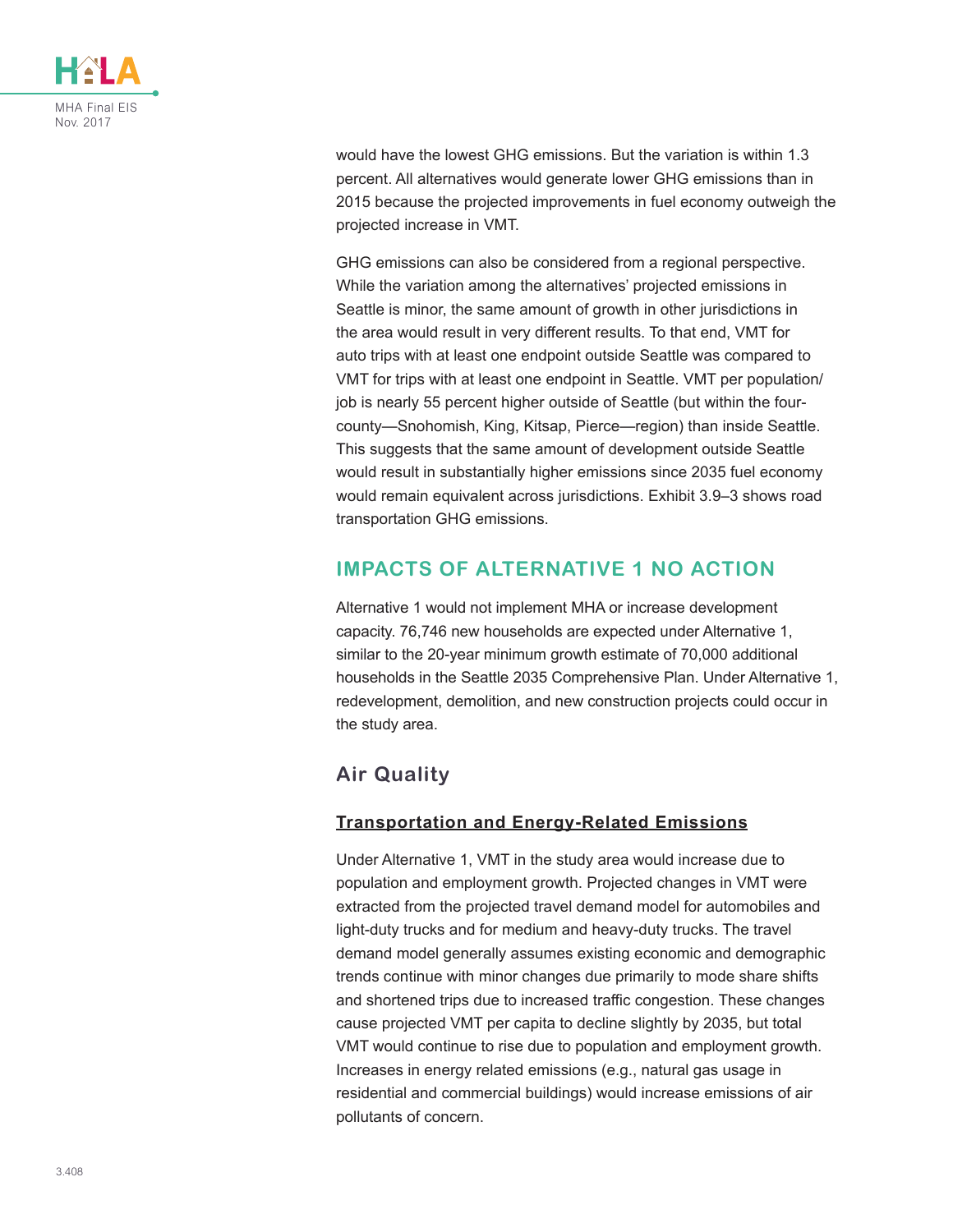| Source                                      | 2015<br><b>Existing</b> | <b>2035 Alternative</b><br>1 No Action | 2035<br><b>Alternative 2</b> | 2035<br><b>Alternative 3</b> |
|---------------------------------------------|-------------------------|----------------------------------------|------------------------------|------------------------------|
| Carbon monoxide (CO)                        | 130.63                  | 36.66                                  | 38.68                        | 38.78                        |
| Oxides of nitrogen (NO <sub>v</sub> )       | 134.76                  | 18.07                                  | 22.55                        | 22.69                        |
| Fine Particulate Matter (PM <sub>25</sub> ) | 9.30                    | 2.90                                   | 3.18                         | 3.19                         |
| <b>VOC</b>                                  | 9.73                    | 1.53                                   | 1.80                         | 1.80                         |

#### <span id="page-22-0"></span>**Exhibit 3.9–4** Road Transportation and Energy-Related Pollutant Emissions in Tons per Year

*Source: ESA, 2017.*

All alternatives in 2035 are expected to generate lower air pollutant emissions than in 2015, resulting in a net decrease in transportation- and energy-related air pollutant emissions. This is because the projected improvement in fuel economy outweighs the projected increase in VMT. [Exhibit 3.9–4](#page-22-0) shows transportation and energy-related pollutant emissions of VOC, NO $_{\sf x}$ , CO, and PM $_{\sf 2.5}$  in tons per year.

### **Greenhouse Gases and Climate Change**

Under the Alternative 1, changes in operational GHG emissions would result from increases in VMT, fuel efficiency improvements to the vehicle fleet, increased electrical and natural gas use, and solid waste generation. GHG emissions from electrical use are generated when energy consumed is generated by the non-renewable resources of an electrical supplier, such as Seattle City Light. However, Seattle City Light is carbon neutral and consistent with the Climate Action Plan. Therefore, no GHG emissions related to electricity are assumed because Seattle City Light will maintain its commitment to carbon neutrality. GHG emissions from natural gas are direct emissions resulting from on-site combustion for heating and other purposes. Solid waste-related emissions are generated when the increased waste generated by development is disposed in a landfill where it decomposes, producing methane gas.

#### **Energy Generated GHG**

GHG emissions from energy demand are calculated using default data from the CalEEMod land use model (version 2016.3.1). These emissions are then adjusted to account for increased efficiency implemented through performance requirements fostered by the Climate Action Plan.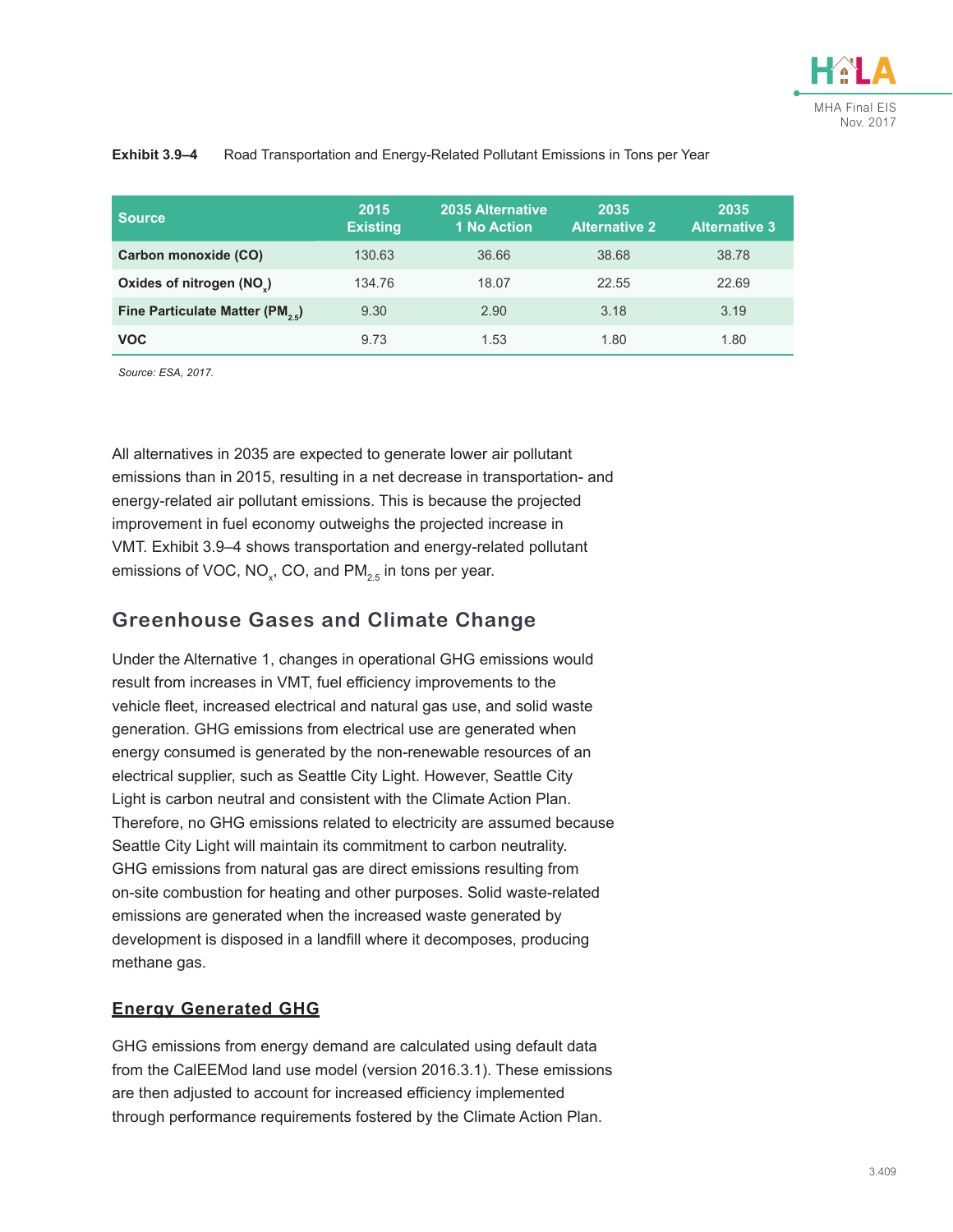

#### **Solid Waste-Generated GHG**

Increased emissions from solid waste generation were estimated using the most recent (2015) waste generation rate (Seattle Public Utilities, 2016). These emissions were then adjusted to account for waste diversion implemented through waste reduction, recycling, and composting fostered by the City's carbon-neutral goal target of 70 percent waste diversion by 2030 2022.

#### **Total Emissions**

<span id="page-23-0"></span>[Exhibit 3.9–5](#page-23-0) and Appendix L show operational GHG emissions from Alternative 1. No significant adverse impacts are identified with respect to these GHG emissions. The emissions reductions from Alternative 1 would be the greatest of any of the three alternatives, largely due to larger VMT reductions than the other alternatives, a reflection of fewer new households and jobs.

#### **Exhibit 3.9–5** Operational GHG Emissions of Alternative 1 No Action and Alternatives 2<u>. <del>and</del> 3, and the Preferred Alternative</u> in Metric Tons of CO<sub>2</sub>e per Year

| <b>Source</b>                      | <b>2035 Alternative</b><br>1 No Action | 2035<br><b>Alternative 2</b> | 2035<br><b>Alternative 3</b> |
|------------------------------------|----------------------------------------|------------------------------|------------------------------|
| <b>Transportation (Citywide)</b>   | $-118.000$                             | $-90.000$                    | $-90.000$                    |
| <b>Building Energy-Residential</b> | 9,552 <del>565</del>                   | 12,835 <del>775</del>        | 12,983915                    |
| <b>Building Energy- Commercial</b> | 2.252                                  | 2.694 <del>522</del>         | 2.662495                     |
| <b>Solid Waste</b>                 | 20.263                                 | 25,814 <del>165</del>        | 25,710 <del>076</del>        |
| Total                              | -85,933 <del>921</del>                 | -48,657 <del>49,538</del>    | -48.645 <del>49.515</del>    |

*Source: ESA, 2017.*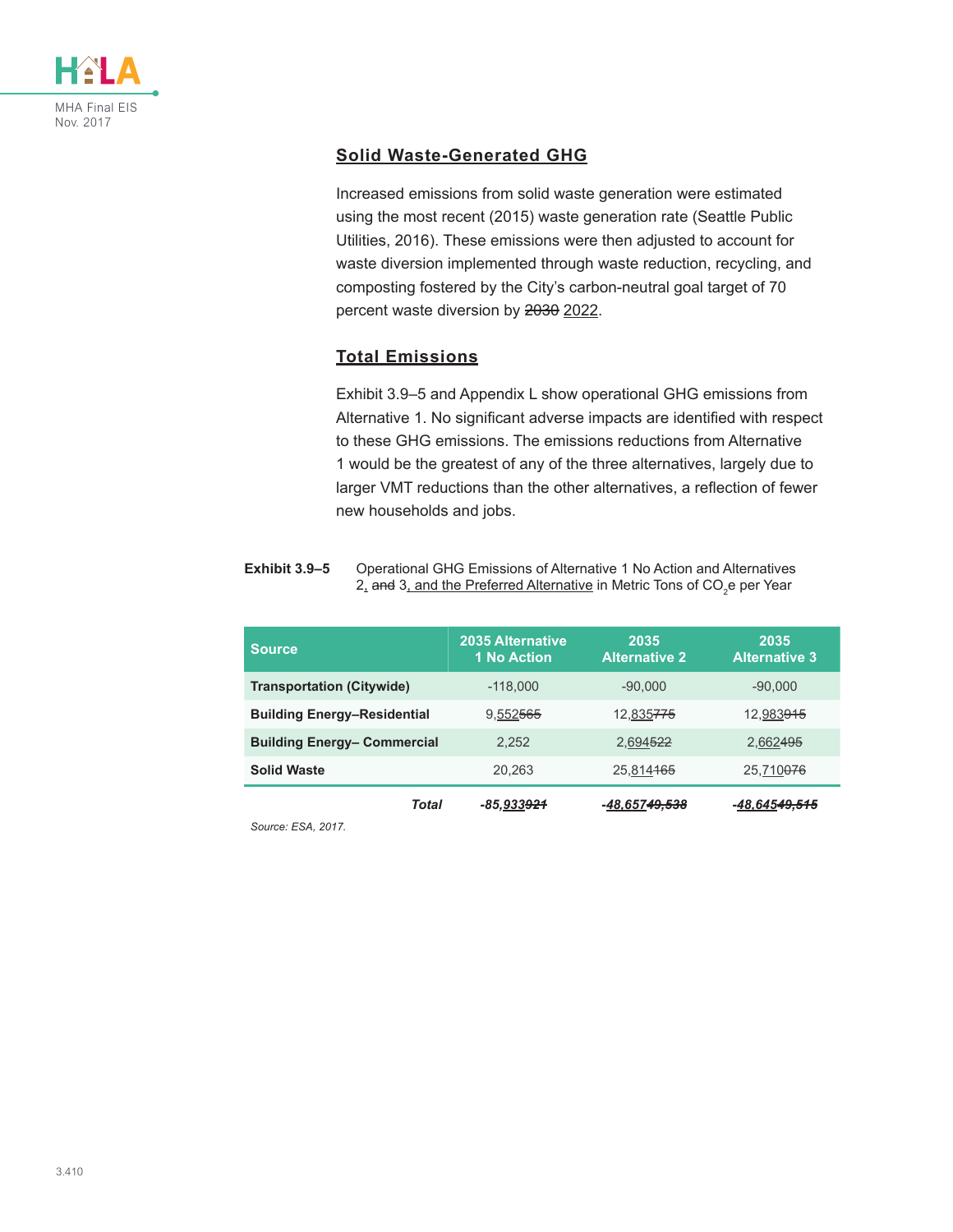

### **IMPACTS OF ALTERNATIVE 2**

Alternative 2 would make zoning changes, modify the Land Use Code, and implement MHA, resulting in 63,070 new households in the study area, 39 percent more than Alternative 1.

### **Air Quality**

#### **Transportation and Energy-Related Emissions**

Transportation and energy-related air pollutant emissions under existing conditions and each alternative are presented in [Exhibit 3.9–4](#page-22-0) and Appendix L.

As shown in [Exhibit 3.9–4,](#page-22-0) regional pollutant emissions for each pollutant under Alternative 2 would be more than Alternative 1. This reflects the projected increase in VMT in Alternative 2 compared to Alternative 1. This percent difference is minimal. However, as indicated in [Exhibit](#page-22-0)  [3.9–4](#page-22-0), all alternatives would result in air quality improve-ments compared to baseline due to increased fuel efficiency and a cleaner vehicle fleet.

# **Greenhouse Gases and Climate Change**

GHG emissions under development of Alternative 2 were calculated using the same methodologies as Alternative 1 but reflect the differences among the alternatives. Operational GHG emissions from Alternative 2 are presented in [Exhibit 3.9–5](#page-23-0) and Appendix L. No significant adverse impacts are identified with respect to these GHG emissions. The emissions reductions from Alternative 2 would be the second greatest of any of the three alternatives, largely as the result of greater VMT which reflects the greater number of residential development and jobs.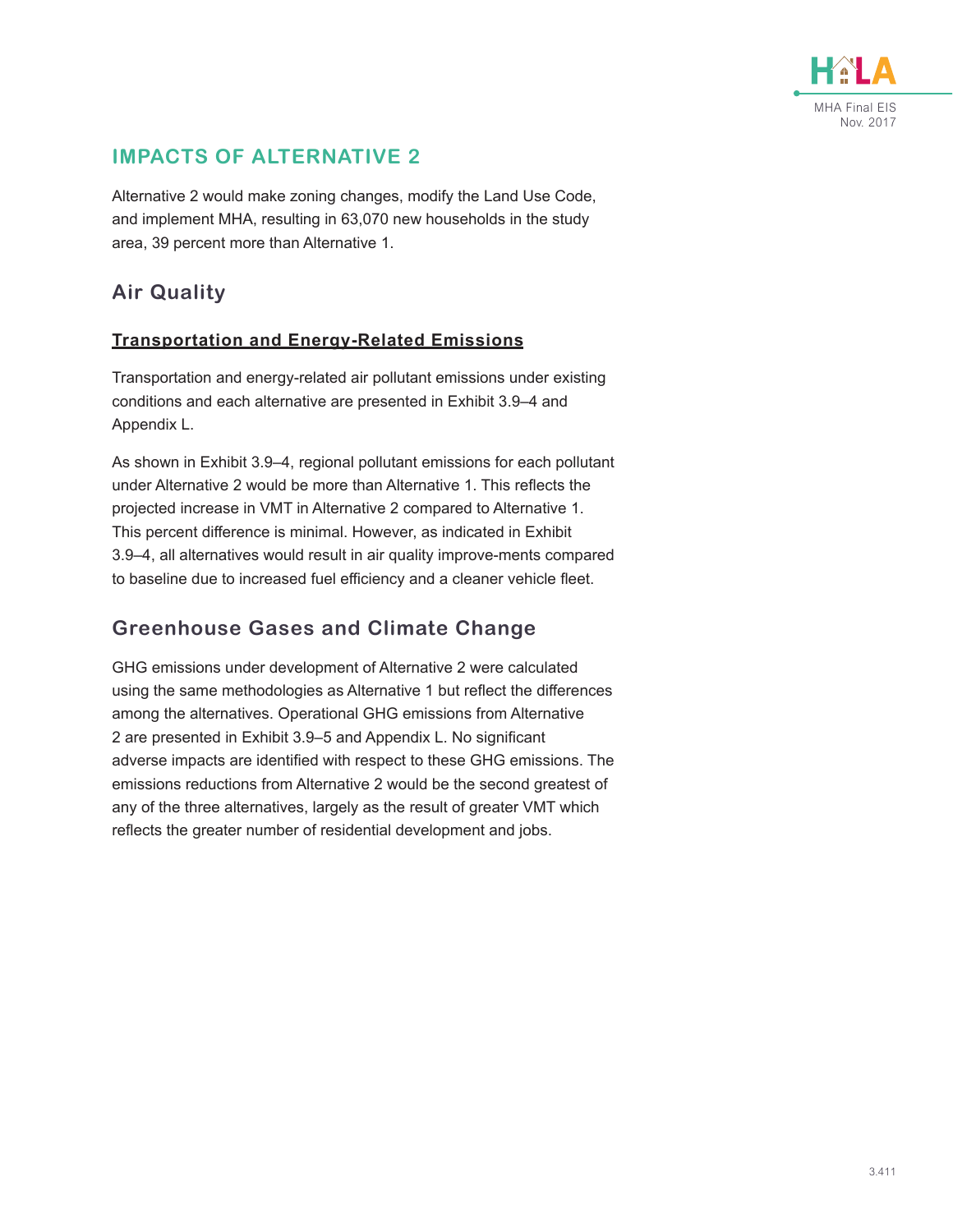

# **IMPACTS OF ALTERNATIVE 3**

Alternative 3 would make zoning changes, modify the Land Use Code, and implement MHA, resulting in 62,858 new households in the study area, 38.6 percent more than Alternative 1.

# **Air Quality**

### **Transportation and Energy-Related Emissions**

Transportation and energy-related air pollutant emissions under existing conditions and each of the three alternatives are presented in [Exhibit](#page-22-0)  [3.9–4](#page-22-0) and Appendix L.

As shown in [Exhibit 3.9–4,](#page-22-0) regional pollutant emissions under Alternative 3 would be more than Alternatives 1 and 2. This is because of the projected increase in VMT in Alternative 3 compared to Alternatives 1 and 2. This percent difference is minimal. However, as indicated in [Exhibit 3.9–4,](#page-22-0) all alternatives would result in air quality improve-ments compared to baseline due to increased fuel efficiency and a cleaner vehicle fleet.

### **Land Use Compatibility and Public Health Considerations**

Of the 14 urban villages within 200 meters of a major highway, rail line, or port terminal, the ones with the highest proportion of the urban village affected represent 47 percent of all projected residential growth in the city through 2035, compared to 49 percent for Alternative 2 and 48 percent for Alternative 1. Only a portion of each urban village is within the 200-meter buffer, so the potentially affected portion of the new residents would be smaller.

# **Greenhouse Gases and Climate Change**

GHG emissions under development of Alternative 3 were calculated using the same methodologies as those used for Alternatives 1 and 2 but reflect the differences among the alternatives. Operational GHG emissions from Alternative 3 are presented in [Exhibit 3.9–5](#page-23-0) and Appendix L. No significant adverse impacts are identified with respect to these GHG emissions. The emissions reductions realized from implementation of Alternative 3 would be less than those of Alternatives 1 and 2.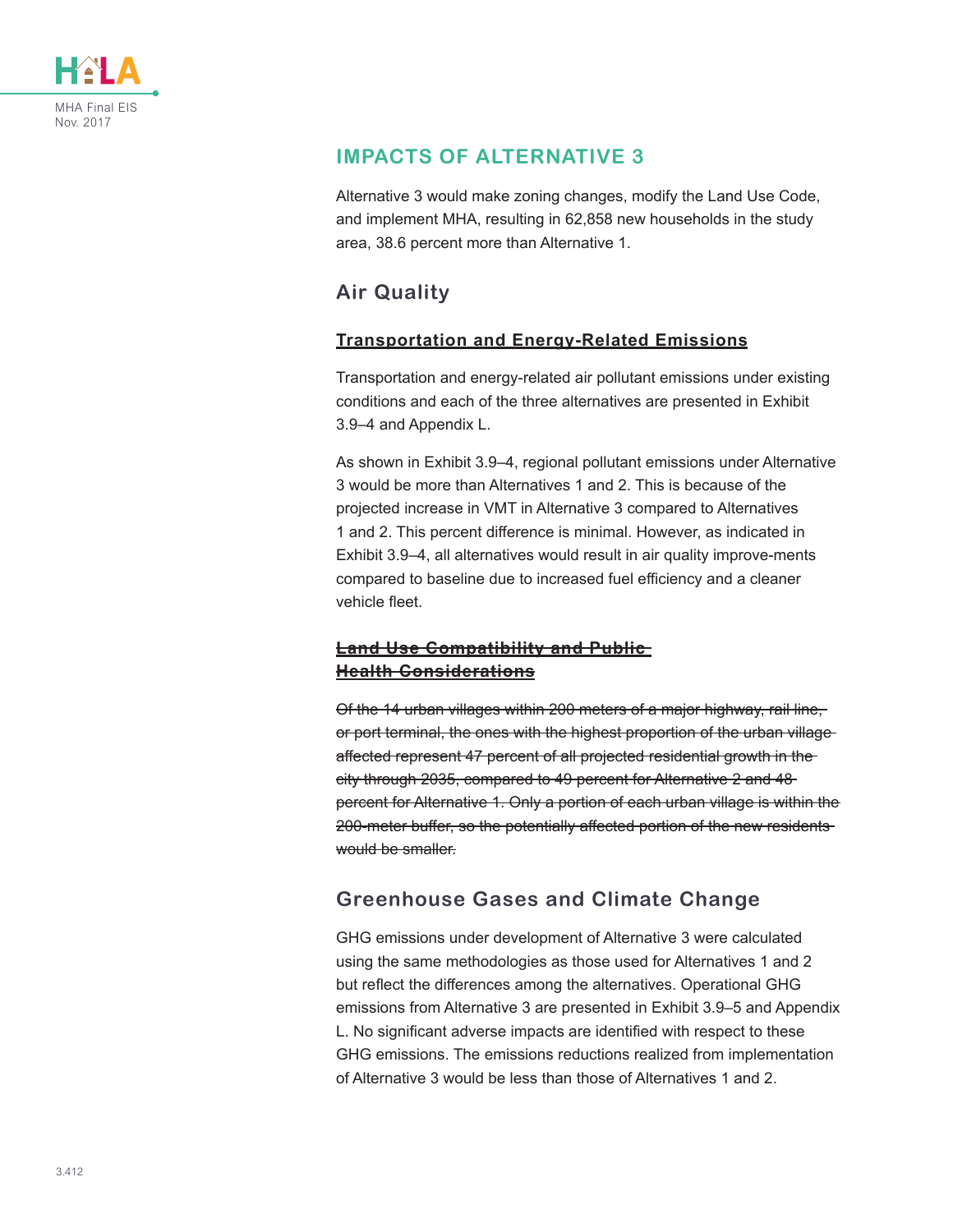

# **IMPACTS OF THE PREFERRED ALTERNATIVE**

The Preferred Alternative would make zoning changes, modify the Land Use Code, and implement MHA, resulting in 62,387 new households in the study area, 37.5 percent more than Alternative 1.

# **Air Quality**

### **Transportation and Energy-Related Emissions**

Regional pollutant emissions under the Preferred Alternative would be similar to Alternatives 2 and 3. This is because the growth amounts for the Preferred Alternative are about the same or smaller than for the city as a whole, and because the individual urban village growth amounts are within the range studied for Alternatives 2 and 3. As indicated in Exhibit 3.9–4, all alternatives would result in air quality improvements compared to baseline due to increased fuel efficiency and a cleaner vehicle fleet.

# **Greenhouse Gases and Climate Change**

GHG emissions under development of the Preferred Alternative would be similar to Alternatives 2 and 3. This is because the growth amounts for the Preferred Alternative are about the same or smaller for the city as a whole, and that the individual urban village growth amounts are within the range studied for Alternatives 2 and 3. No significant adverse impacts are identified with respect to these GHG emissions.

#### **New to the FEIS**

*Impacts of the Preferred Alternative* is a new section since issuance of the DEIS